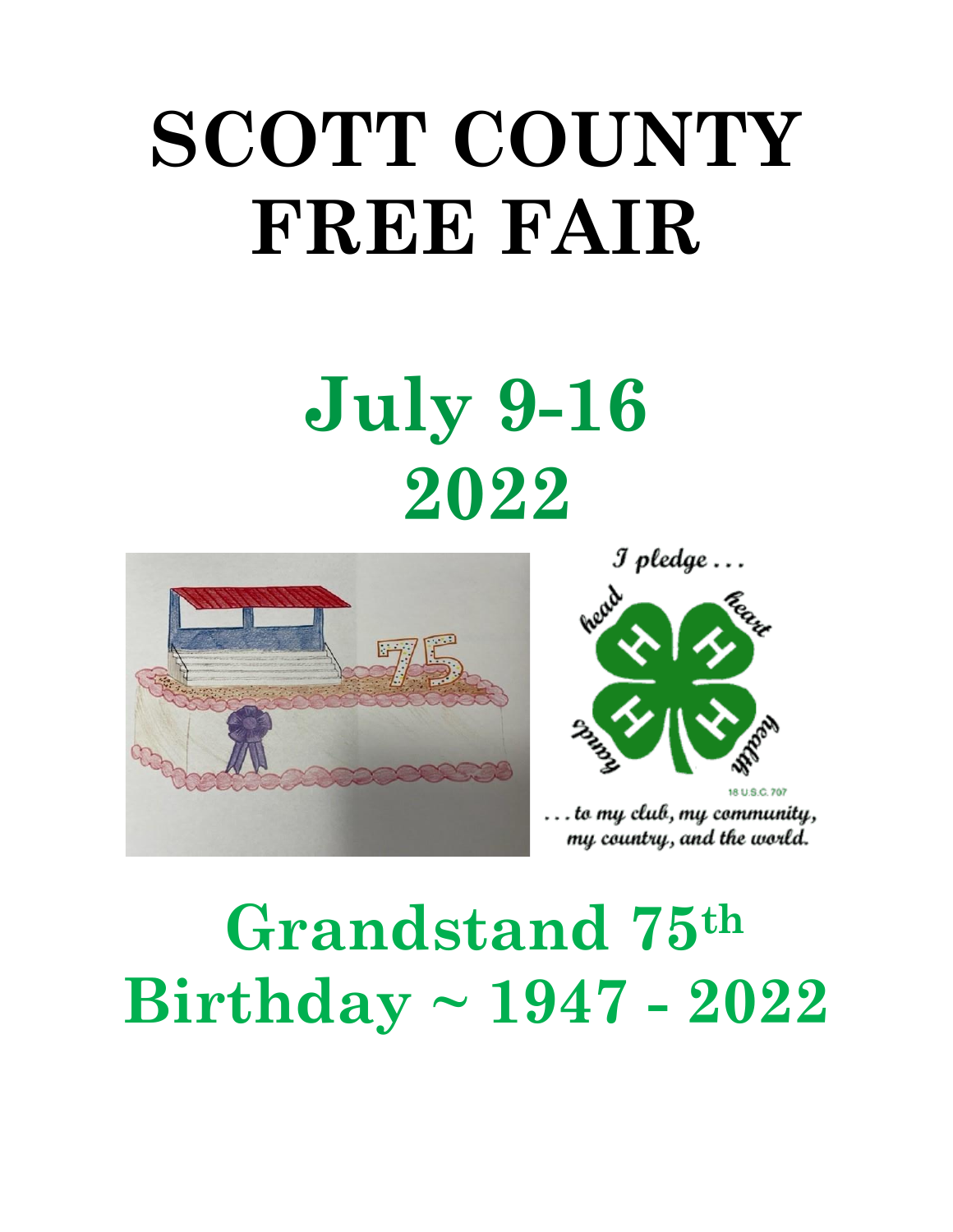# **SCOTT COUNTY FREE FAIR BOARD**

#### **Where to find us:**

#### **(620) 214-3224**

**Office: 210 W 4th St., Suite 1 within Scott County Extension Office Fairgrounds: Office under Grandstand (fair week only!) Fair Office Phone, Fair Week ONLY (620) 872-2626 Scott County Extension Office (620) 872-2930**

#### **BOARD MEMBERS**

**President – Rick Kahl Vice-President – Kelley Palkowitsh Secretary & Treasurer - Kay Harkness**

#### **BOARD MEMBERS**

Jamie Martinez Kirk James Bryan Mulligan Lori Vasquez

**COUNTY EXTENSION AGENTS** Carol Ann Crouch Janet Harkness Jennifer LaSalle Anthony Reardon Renee Tuttle

> **FAIR SECRETARIES** Kay Harkness Jan Metzen

#### **SCOTT COUNTY COMMISSIONERS**

Gary Skibbe Jerry BuxtonPerry Nowak

**TRAFFIC CONTROL**

Scott County Sheriff's Department

# **NOT RESPONSIBLE FOR ACCIDENT**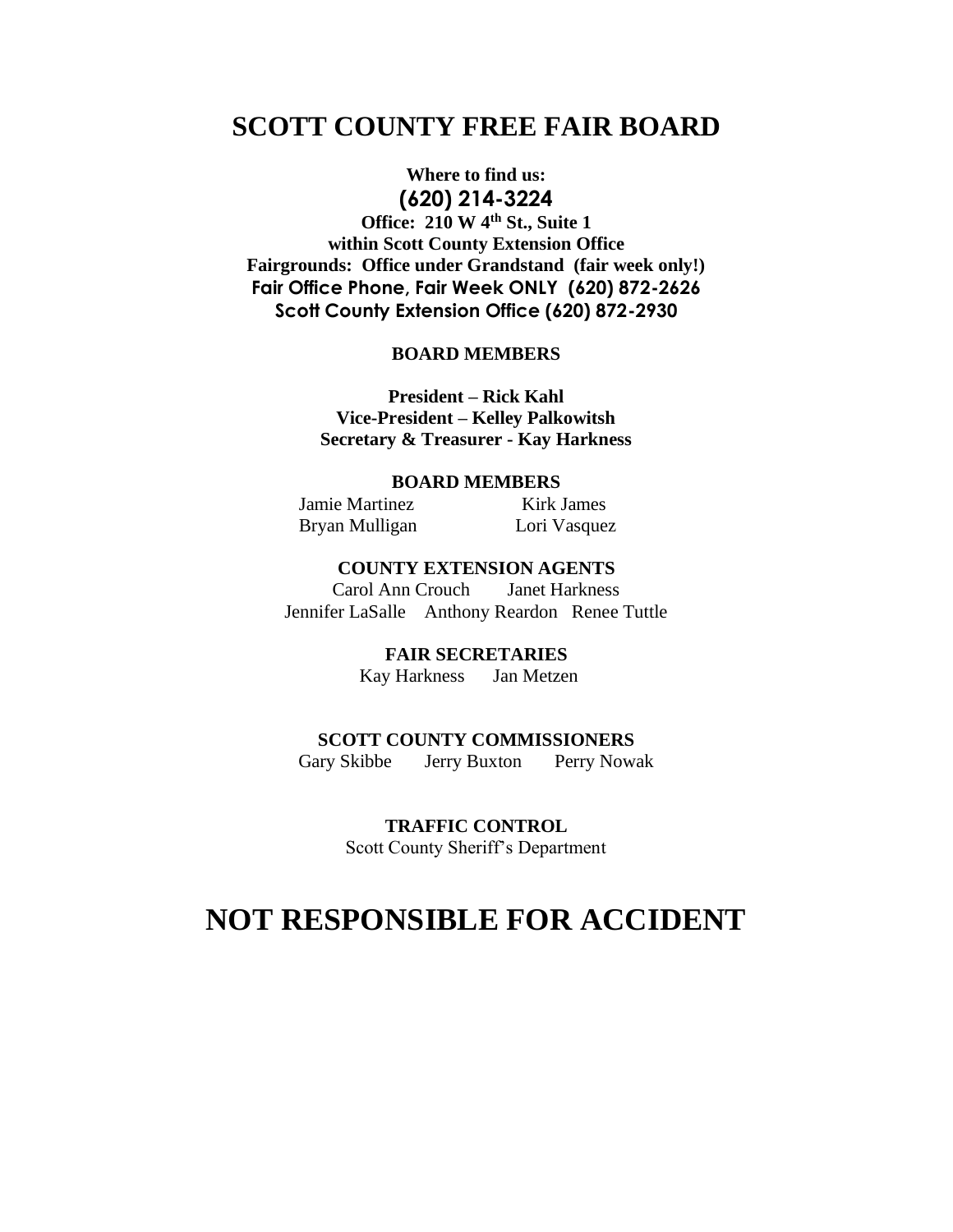## *4-H CLUB DEPARTMENT GENERAL RULES*

Co-Superintendents…………….……………..Carol Ann Crouch & Janet Harkness

**AGE DIVISIONS** (as of January 1 of current year) Clover Bud 5-6 years old Junior 7-9 years old Intermediate 10-13 years old Senior 14 year and up

1. Exhibitors are responsible to enter all exhibits on entry cards; these are available at the Extension office.

2. All exhibits shall be put in place and released at times listed on fair schedule. Exhibits not picked up during release time will forfeit all premiums unless arrangements have been made through the Extension Office, prior to release time.

3. 4-H exhibits cannot be shown except as indicated in rules for each division. Pre-entry is required for all the consultation judging. Those who do not pre-enter will be judged at end of day as time allows and ribbon will be lower one placing. Exhibitors with late pre-entry or any other division requirement such as narratives, photos, recipes will be lowered on placing.

4. Only one entry per class except where otherwise indicated.

5. Exhibitors of livestock, poultry and rabbits must participate in clean-up after the entry is removed or prize money will be forfeited.

6. Each 4-H club member is encouraged to make at least one exhibit of his/her current project work.

7. The Danish system of judging will be used in both Open Class and 4-H, except livestock. Under the Danish system an exhibit must have received a blue ribbon in order to be named a Champion or Reserve Champion Grand and Reserve Champion ribbons will be given only if the quality warrants the award.

8. Premiums will be Blue-\$3.00, Red-\$2.00, White-\$1.00; unless designed otherwise. Premium money will be available at the Scott County Extension Office, during regular business hours. Watch for posting of pick up dates. Unclaimed money will be forfeited. Prize money will be apportioned among the exhibitors thus classified The Fair Board reserves the right to pay less than the amount designated for a division, if entries in the division are too numerous to warrant payment of the full amount set aside. The decision of the Fair Board shall be final.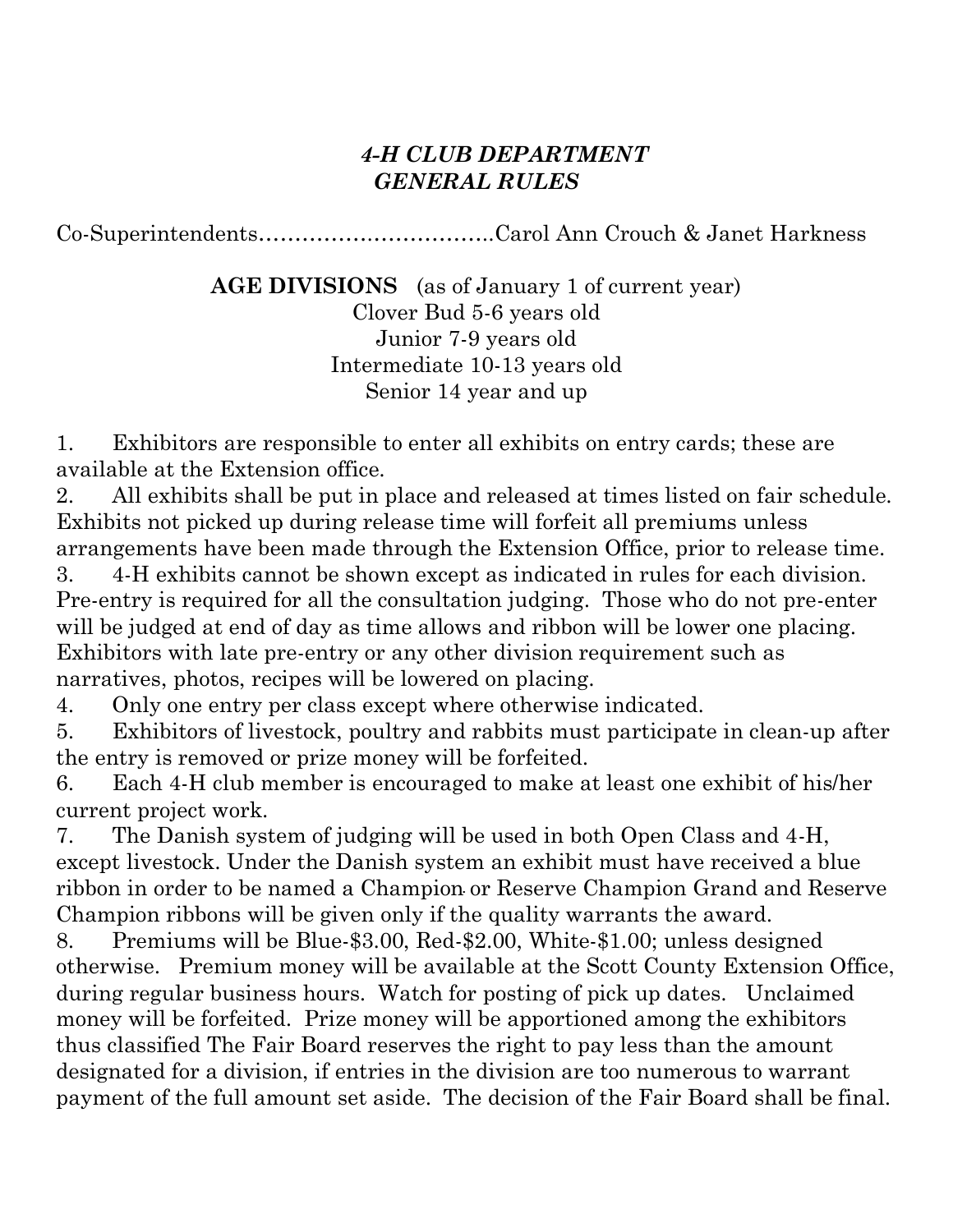9. **New for 2023**: All 4-H Youth participating in animal projects at the Scott County Free Fair are required to take YQCA Training and provide a copy of their certificate with fair entries.

#### **4-H LIVESTOCK AUCTION RULES**

- 1. The livestock auction will be held in the fairgrounds show arena.
- 2. The entry weight taken at fair weigh in will be the sale weight.

3. 4-H'ers are allowed to sell a total of two animals each to be of a different species from the following: market beef, meat goat, market lamb and market hog. 4. All 4-H'ers participating in the auction MUST be present at the auction and sell their own animals at the auction. Those members not able to do so must request permission from their superintendent who will consult with the auction committee for its decision.

5. Order of sale: TBA

# **4-H Sales Committee**

Brandon Berry Eric Vasquez

Russell Berning Anne Lampe Clint Pearson Duane Strine Jeremy Jones Stefanie Jones

#### *LIVESTOCK*

#### *(Cattle, Goats, Horse, Poultry, Rabbits, Sheep, Swine)* **Superintendents**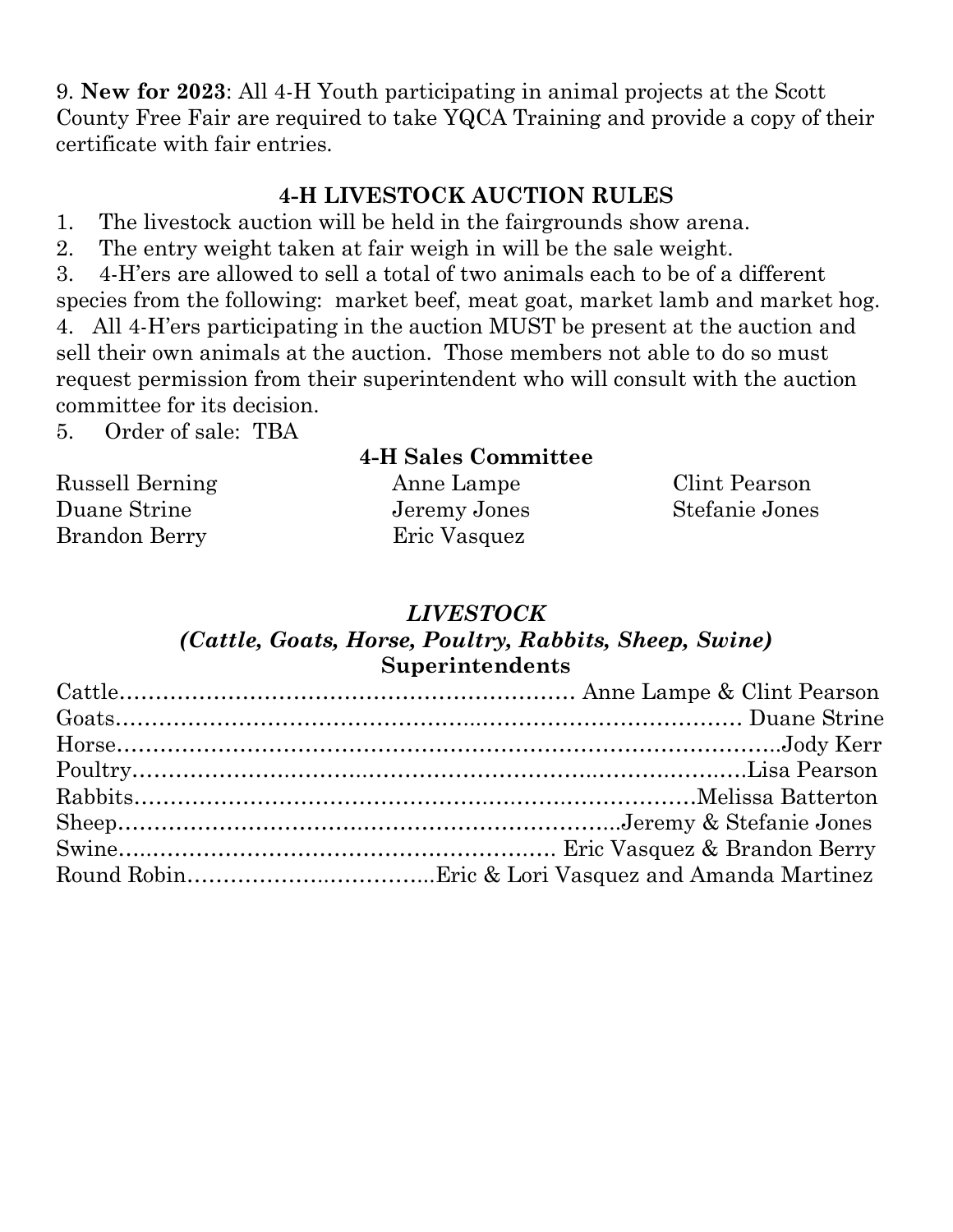# **RULES FOR ALL LIVESTOCK**

1. All cattle, sheep, goats and swine must have been weighed, identified and recorded in the Extension Office by the designated date, in the exhibitors name. *Livestock (beef, sheep, swine and meat goats) that are entered in either the 4-H youth and/or open show classes must be designated a breeding animal or a market animal. An animal exhibit is not able to be exhibited as both a breeding animal and a market animal within the same show. 4-H youth must be enrolled in either the breeding animal or market animal project of their species. Members may enroll in both areas to exhibit at fair providing that they own both a breeding and a market animal. All animals must be identified with a unique numbered tag or notches.*

2. Each 4-H/FFA member must show his own livestock. In case a member has more than one entry in a class, another 4-H/FFA member may show the 2<sup>nd</sup> animal for them. Special circumstances such as: (injury or illness of exhibitor) must be brought to the attention of the superintendent and county agent prior to the show, and will be handled on a case by case basis.

3. All goats must be identified with an official USDA premise Scrapie ID tag. All goats will undergo a general health inspection before being unloaded on the grounds by the superintendent. Any goat may be required to undergo a second health inspection by a veterinarian at the superintendents' request.

4. All livestock exhibitors must provide their own feed, bedding, equipment, and be responsible for the care of their animals and keep area clean during fair. Exhibitors must participate in fair clean up after checking out or forfeit prize money.

5. The American System of Placings will be used in making awards in the Cattle, Goat, Poultry, Rabbits, Sheep and Swine classes except fitting and showing. The Danish System of Placing will be used in all the Horse classes. Allowance for class size minimum to be at the discretion of the species superintendent.

6. **New for 2023**: All 4-H Youth participating in animal projects at the Scott County Free Fair are required to take YQCA Training and provide a copy of their certificate with fair entries.

7. 4-H members may make entries in open classes when no classes are provided in 4-H division or when the entry is a different animal or article than exhibited in the 4-H division. State Fair 4-H/FFA guidelines to be followed or if you need help, please contact the Extension Office.

8. All livestock exhibitors are encouraged to enter the fitting and showing classes. Ribbons and premiums will be awarded on the Danish System of Placings (blue, red, white). Animals shown in fitting and showing classes must be entered in 4-H livestock division class for judging. Entrants must exhibit their own animal in the class.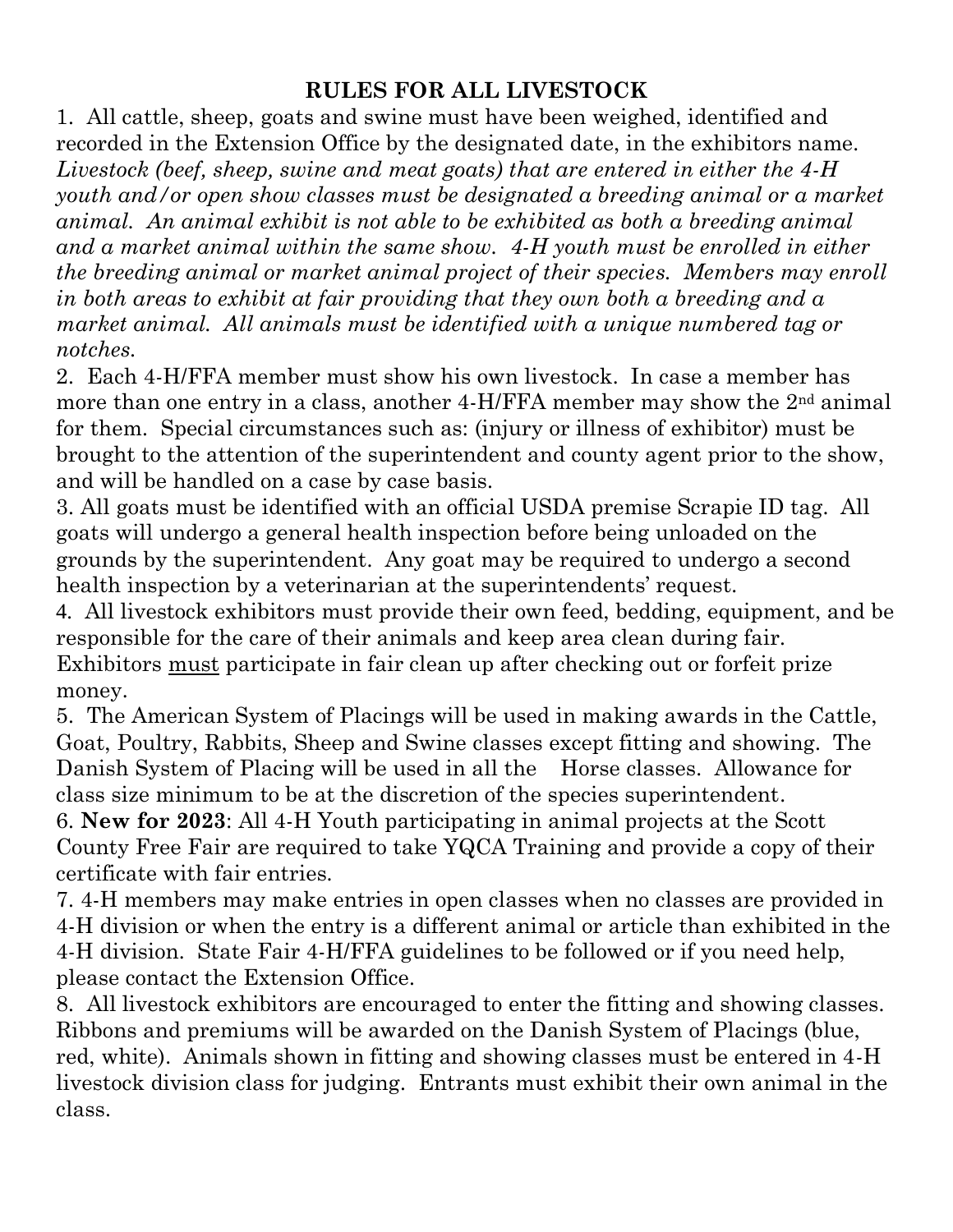9. Animals sold at floor price that are condemned for residue at the packing plant will not receive the resale money.

- 10. All male market livestock must be castrated and healed.
- 11. Superintendents have the right to use animal for Round Robin Showmanship.
- 12. Showmanship Premiums: Blue- \$10.00; Red-\$8.00; White-\$6.00
- 13. Cattle Placings and premiums as follows: 1st 2nd 3rd 4th 5th 6th 7th 8th 9th 10th  $\&$  up
	- \$10.00 \$9.00 \$8.00 \$7.00 \$6.00 \$5.00 \$5.00 \$4.00 \$4.00 \$3.00
- 14. Goats, Sheep, Swine Placings and premiums as follows: 1st  $2^{\text{nd}}$  3rd  $4^{\text{th}}$  5<sup>th</sup> 6<sup>th</sup> 7<sup>th</sup> 8<sup>th</sup> 9<sup>th</sup> 10<sup>th</sup> & up \$8.00\$7.50\$7.00\$6.50\$6.00\$5.00\$5.00\$4.00\$4.00 \$3.00

15. Club group of 3. Blue-\$10.00, Red - \$8.00, White -\$6.00 (limit 2 groups per club)

16. Herdsmanship Award– will be provided to the club whose members maintain the neatest and cleanest livestock exhibits.

| Stall will be scored as follows: | Points |
|----------------------------------|--------|
| Stall cards, banner, etc.        | 10     |
| Attendant present                | 10     |
| Arrangement of exhibit           | 10     |
| Cleanliness of stalls & alleys   | 50     |
| Appearance of animals            | 20     |
| <b>TOTAL</b>                     |        |

17. Superintendents reserve the right to excuse all 4-H and Open animal exhibits deemed unhealthy

# **Grand Drive**

Grand Drive coordinator Anne Lampe

Grand Drive Committee- Livestock Superintendents

Selection of grand and reserve grand champion in:

Market Beef, Swine, Sheep and Goats

Selection of grand and reserve grand champion in:

Breeding Heifers, Gilts, Ewes and Does

- Eligibility: the breed or division champions and reserves in each species above. These champions to be selected in the respective shows.
- If a breed champion or reserve elects not to participate in the grand drive- no other entry is eligible.
- Exhibitors must comply with the guidelines and rules of Grand Drive and the Scott County Free Fair 4-H Livestock shows in addition:
- Exhibitor and animal must be ready at designated Line up time and area.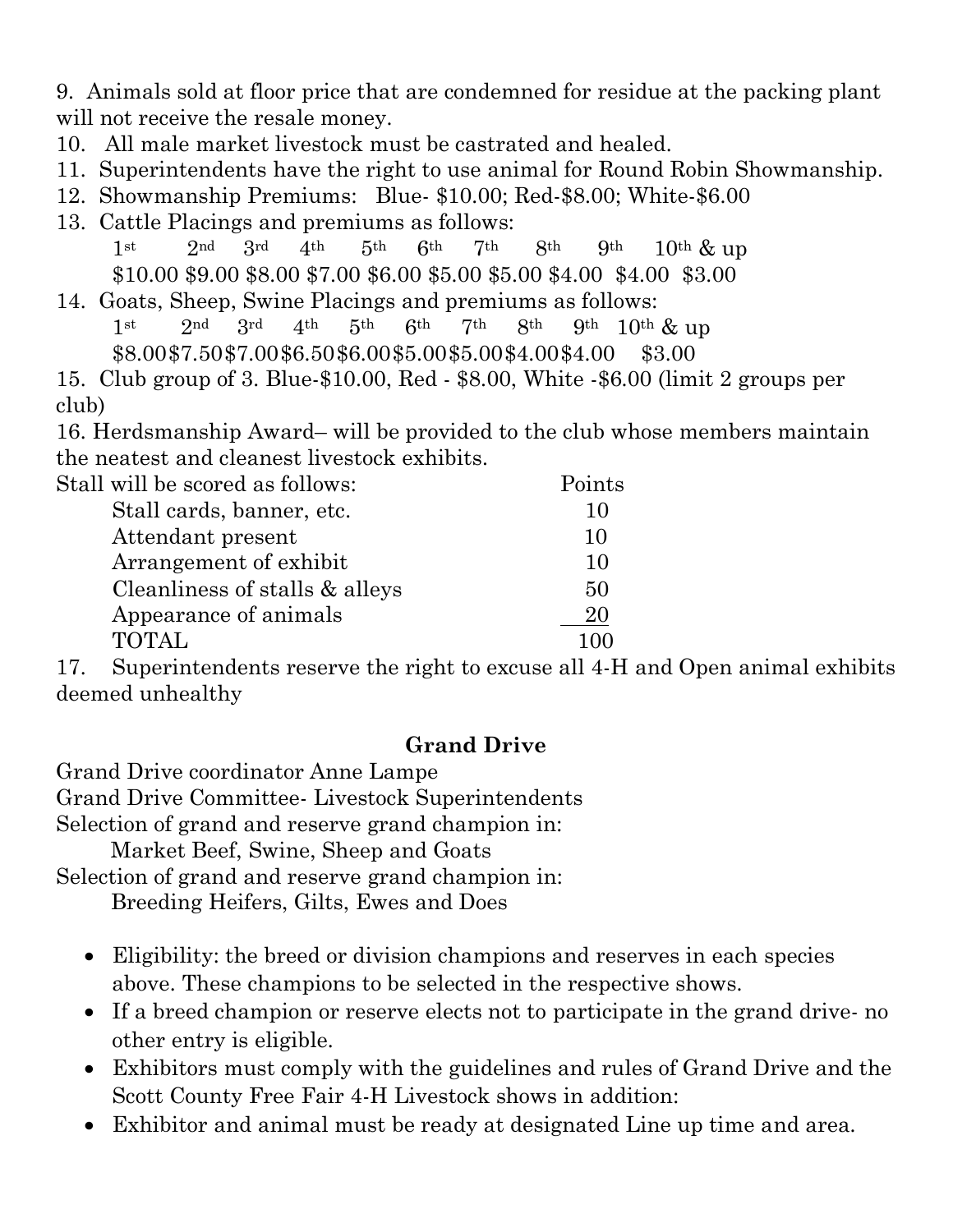- Dress code-exhibitors must dress in appropriate show clothes.
- Exhibitors must show their own animal unless that exhibitor has 2 or more in the Grand Drive animals in same species show in such case another Scott County 4-H livestock exhibitor may serve as substitute.
- Complete information sheet provided and turn into Grand Drive coordinator by designated time
- Species superintendents will meet with the respective representatives/winner of the species immedicably following the species show to make sure the exhibitors and parents know procedure and times for Grand Drive event
- Official backdrop photos will be taken after the Grand Drive with exhibitor, animal, and buckle sponsor.
- In addition to the presentation of awards for Grand Drive winners, Round Robin and 4-H Horse Show winner will be recognized during the event.
- All 4-H'ers participating in the Scott County Free Fair are asked to participate in the National Anthem and Flag Salute Ceremony at the beginning of the Grand Drive.

### **CATTLE MARKET STEERS**

Read: "Rules for all Livestock" Additional Rules:

1. The classification for judging market beef will be based upon weights. The animals in each breed will be divided by weights so as to make two or more uniform classes (if numbers are sufficient to justify this division) Entry should be made by breed only.

2. All steers must be born after January 1 of the previous year.

3. First and second prize winners are eligible to compete for breed champion.

4. Market steers weighing less than 1000 pounds will be eligible for the premium sale. But they will not be eligible to sell at floor price, and it will be the responsibility of the exhibitor to market their steer. Steers weighing over 1425 pounds will sell at the 1425pound weight. Miniature breed project animals will sell at their determined market weight per beef superintendents. (Minimum and maximum weights will apply to the premium sale only. All bonafide 4-H projects will be allowed to show.)

5. All beef animals, except bucket calves, must tie out at night.

6. Superintendents reserve the right to excuse all 4-H and Open animal exhibits deemed unhealthy

Class No. 6400. Market steer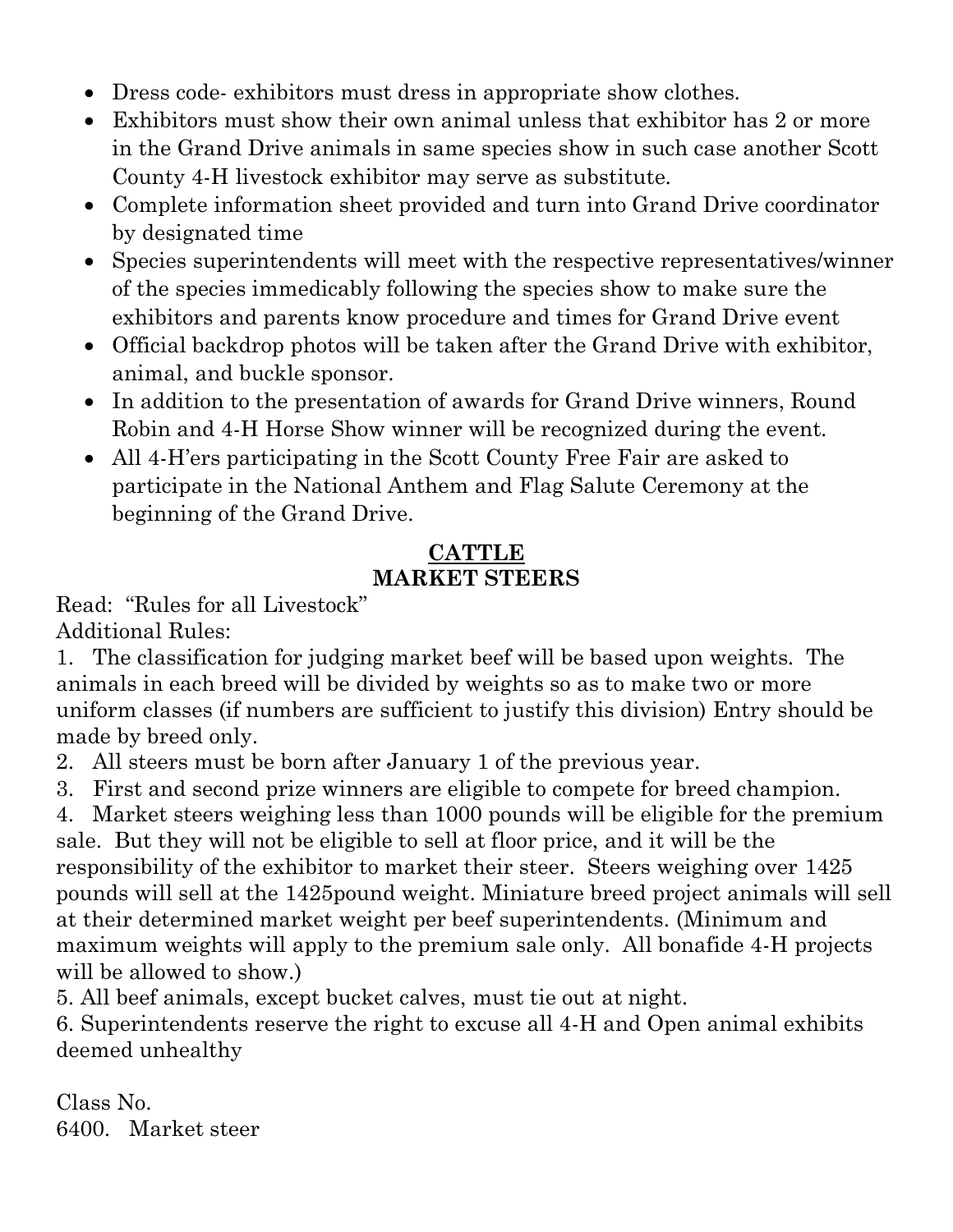## **MARKET HEIFERS**

Read: Rules for all Livestock, additional rules:

1. Heifers will be fitted and shown in a special class for market heifers (all breeds will be shown together – classes will be divided by weight only).

2. Market Heifers weighing less than 1,000 pounds will be eligible for the premium sale. But they will not be eligible to sell at floor price, and it will be the responsibility of the exhibitor to market their heifer. Heifers weighing over 1375 pounds will sell at the 1375 pound weight. Miniature breed project animals will sell at their determined market weight per beef superintendents. (Minimum and maximum weights will apply to the premium sale only. All bonafide 4-H projects will be allowed to show.)

3. 4-H members will be limited to one market beef animal in the sale (either steer or heifer).

4. Market heifer champion will compete for Champion Market Beef.

5. Heifers shown in the market heifer classes cannot be shown in the breeding classes at the fair.

6. Superintendents reserve the right to excuse all 4-H and Open animal exhibits deemed unhealthy

Class No. 6410. Market Heifer

# **BUCKET CALF**

Read: "Rules for all Livestock".

Additional rules:

1. Calves must have been born from Jan. 1-July 1, of the current year and are to be fed by the exhibitor. No nurse cows with calves are allowed.

2. 4-Her must be 7-12 years old.

3. Calves may be male or female, with all calves showing together in the same class. Calves must check in on Monday and stay through release time.

4. 4-H members may show only one bucket calf in this class.

5. Placings will be made primarily on the basis of the interview with the exhibitor, showmanship & presentation (clean & brushed).

6. Bucket calves cannot show in regular beef showmanship class but will show in their own showmanship class.

7. Superintendents reserve the right to excuse all 4-H and Open animal exhibits deemed unhealthy

6475. Bucket Calf

6476. Bucket Calf Showmanship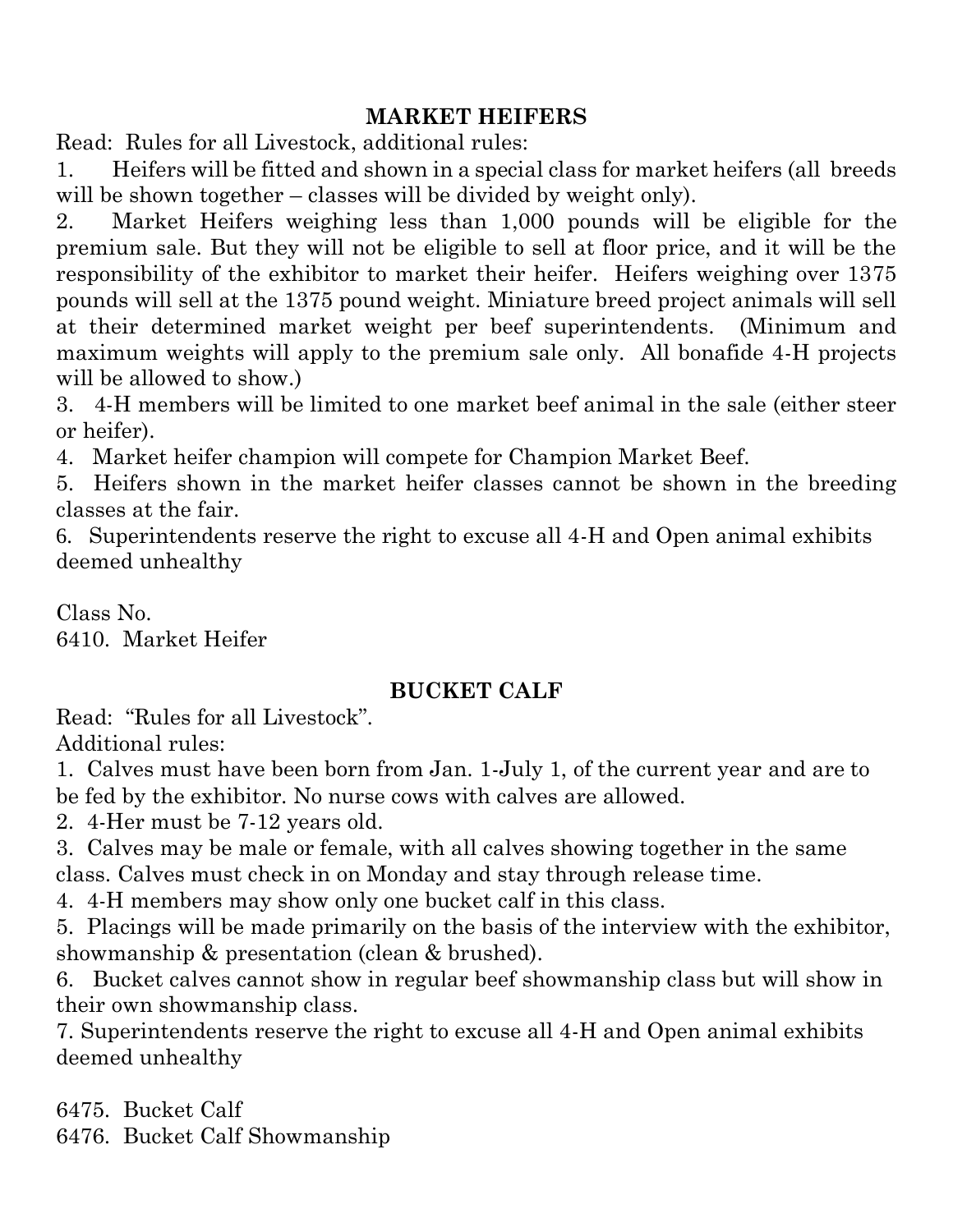# **2nd YEAR BUCKET CALF**

1. Calf must have been exhibited in the previous year Scott Co. Free Fair by the same exhibitor as current year.

2. 2nd year bucket calves must have an official 4-H ear tag.

3. There will be a special class for  $2<sup>nd</sup>$  year bucket calves.

4. This is a market class, steers and heifers will be exhibited together.

5. The champion 2nd year bucket calf will be eligible to compete for overall

champion Market beef in the Grand Drive

6. 2nd year bucket calves are eligible for the Scott County Premium Sale provided all weight requirements are met (see market beef section). Only 1 market animal per exhibitor is allowed in the sale.

7. 2nd year bucket calves are eligible for showmanship.

8. Superintendents reserve the right to excuse all 4-H and Open animal exhibits deemed unhealthy

6476. 2nd Year Bucket Calf

# **4-H BEEF BREEDING HEIFERS**

1. Must be registered in the sole name of the 4-H member to show in breed classes.

2. Non-registered breeding heifers will show as commercial. Birth date must be provided.

3. Breeding heifers must be born Sept 2020 or after.

4. Breeding heifers will be shown by breed and age.

5. Classes will be broken at the discretion of the superintendents.

6. Breed champions including commercial will be eligible to show for Supreme Champion Breeding Heifer.

7. Entry should be made by breed and date of birth.

8. Registered heifers are not required to have an official 4-H tag. Commercial heifers must have official 4-H tag.

9. Superintendents reserve the right to excuse all 4-H and Open animal exhibits deemed unhealthy

6415. Registered Breeding Heifer 6416. Commercial Breeding Heifer

# **SHOWMANSHIP**

All exhibitors of 4-H Cattle division are eligible to compete.

6450. Showmanship

6451. Club Group of three Market Steers (limit 2 groups per club)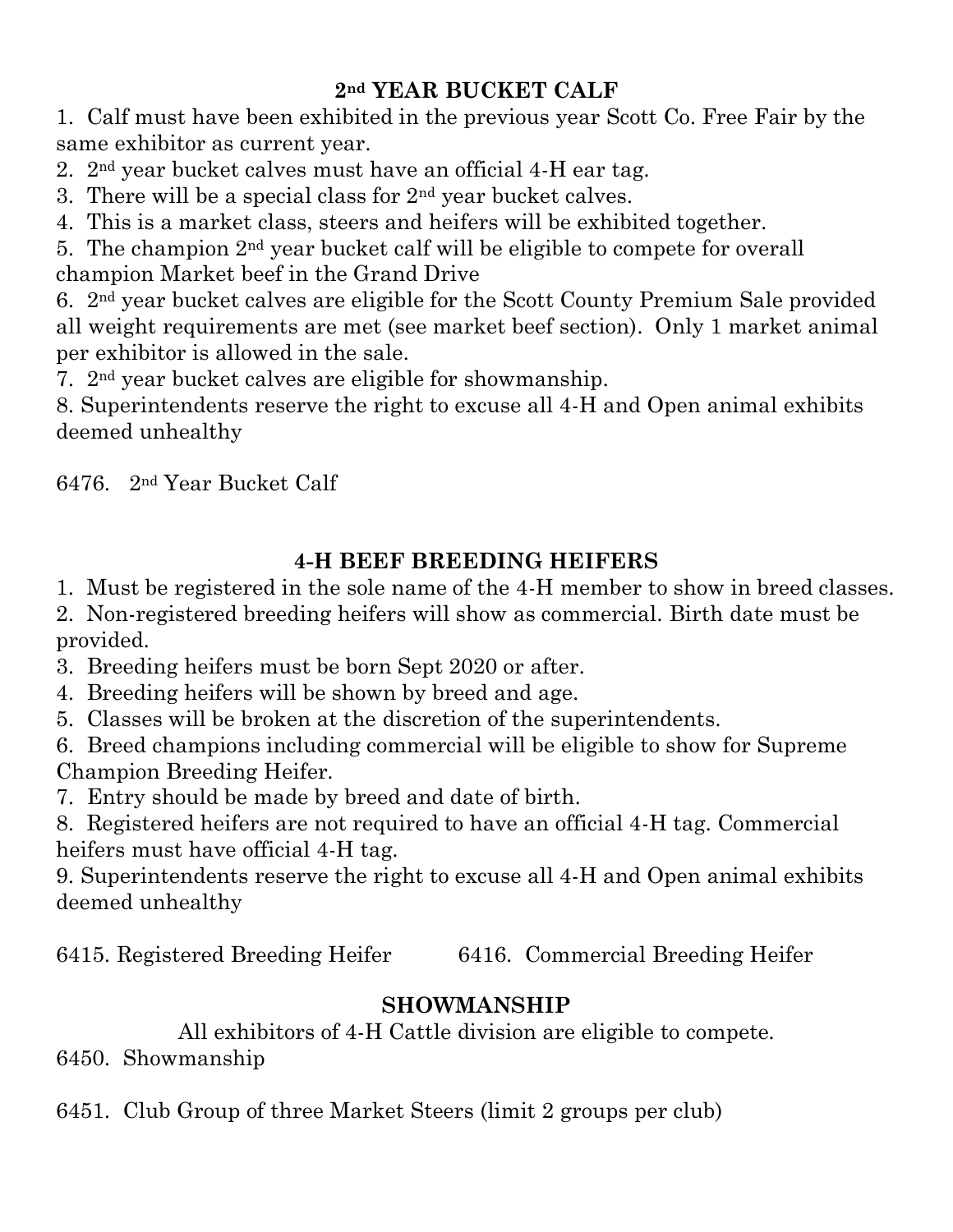# **COW CALF PAIRS**

Read "Rules for all animals" Additional Rules:

- 1. Cow must have been previously exhibited as a 4-H project by the exhibitor.
- 2. Calf must be the latest natural calf and not over 7 months of age.
- 3. Both must be shown on halter.
- 4. Cow cannot be over 5 years of age
- 5. Any breed or crossbreed

6. Superintendents reserve the right to excuse all 4-H and Open animal exhibits deemed unhealthy

6452.Cow/Calf Pair

# **Fitting & Grooming for All Cattle Classes:**

# **Beef show is a 'no fit' show. 'No Fit' defined as using no adhesives, glue, paint or coloring products. Washing, clipping and using sheens, oils and foams are permitted.**

# **MEAT GOATS**

Read: "Rules for all Livestock".

Additional Rules:

1. Identification: all market goats must be tagged with an official 4-H/FFA tag

2. Bracing WILL BE allowed however, goats must be shown with all four feet on the ground.

3. Exhibitors may use a collar, a collar with a short lead, or a halter when showing.

4. Medium/3mm or smaller pinch collars will be allowed.

5. Market goats must weigh minimum of 60 pounds; weighing over 110 pounds will sell at the 110 pound weight.

6. Does and wethers are allowed in the market show.

7. All market goats must be identified with an official USDA premise Scrapie ID tag. All goats will undergo a general health inspection before being unloaded on the grounds by the superintendent. Any goat may be required to undergo a second health inspection by a veterinarian at the superintendents' request.

8. Shearing: All market goats must be 'slick shorn' prior to arrival to allow for superintendent inspection; with an equal amount of hair above the knee and hock before the show. A maximum of 0.4 (four tenths) inch of hair is permitted. Hair on the tail switch is permitted.

9. Horns: wethers are suggested to be dehorned.

10. Grooming: artificial coloring, paint, adhesive, or powder will not be permitted for use on market goats during the entire show.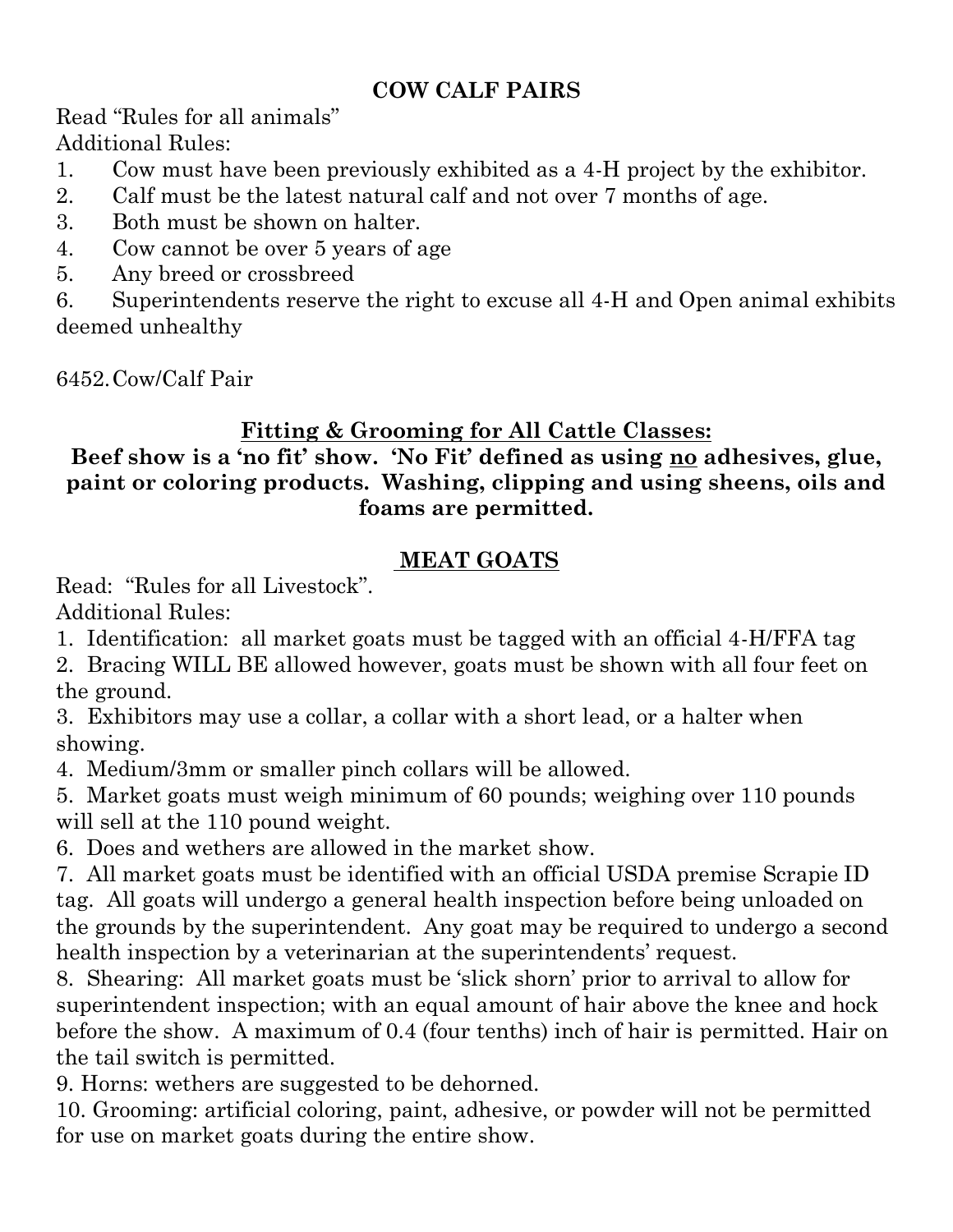11. Physical abuse of any animal will not be tolerated and will be grounds for disqualification. The show superintendent has the right to interpret this rule. 12. All goats will undergo a general health inspection before being unloaded on the grounds by the superintendent. Any goat may be required to undergo a second health inspection by a veterinarian at the superintendents' request.

13. 1<sup>st</sup> and  $2<sup>nd</sup>$  place animals in each class will show for Grand and Reserve Champion goat.

14. Superintendents reserve the right to excuse all 4-H and Open animal exhibits deemed unhealthy

6487. Market wether/doe. Meat type or meat type cross

# **BREEDING DOE RULES**

Read: Rules for all Animals; additional rules are above:

1. No registration papers are required.

2. The does class will be split by weight as necessary. All breeds and crossbreeds combined.

3. Does are to be shown clipped and blocked they do not have to be slick shorn

4. All does must be identified with an official USDA premise Scrapie ID tag. All goats will undergo a general health inspection before being unloaded on the grounds by the superintendent. Any goat may be required to undergo a second health inspection by a veterinarian at the superintendents' request.

5. Doe kids shown as breeding does will not be allowed in premium sale.

6. Breeding does will not be allowed in the market show.

7. Superintendents reserve the right to excuse all 4-H and Open animal exhibits deemed unhealthy

# **GOAT SHOWMANSHIP**

A showmanship contest for goat exhibitors will be held at the beginning of goat judging. Any exhibitor of goats may enter the showmanship class.

6490. Showmanship

6491. Club group of 3 market goats (limit 2 groups per club)

# **HORSE**

Read: Rules for all Livestock; additional rules:

1 . Pre-Entry is required; see schedule in front of the fair book! Cards can be picked up and returned to the Extension Office.

2. The age of horse is determined as of January 1, in the year in which it is born.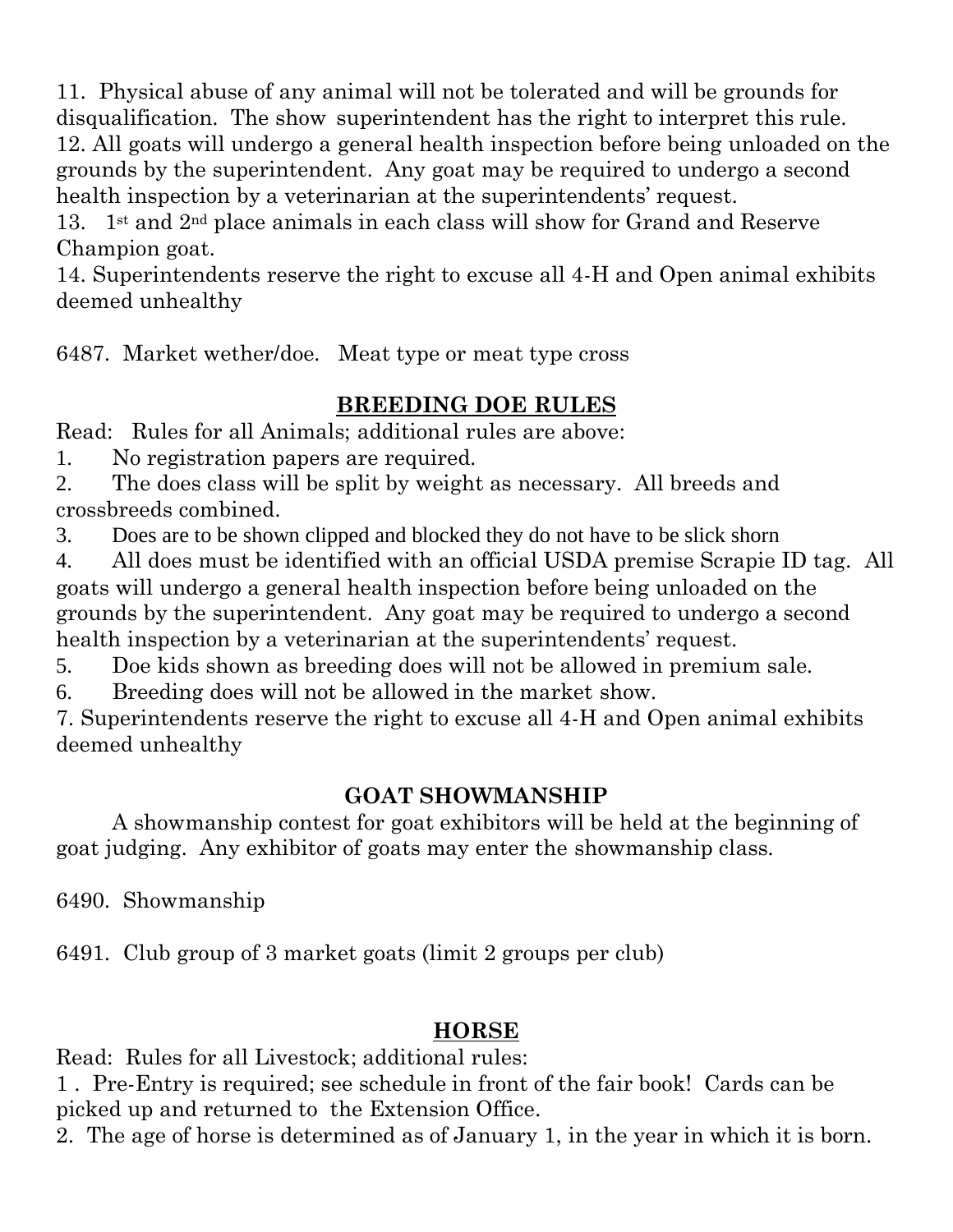3. Stallions may be not shown except in weanling classes.

4. Each animal must be exhibited or ridden by the 4-H owner/lessee.

5. Halter horses will be judged to the standard for their breed.

6. The Kansas 4-H Horse Show Rule Book will be followed. In case of extreme heat, 4-Her's will be allowed to wear a short sleeve, button down or snap shirt with a collar in speed events.

7. Exhibitors are limited to one animal per class.

8. Every horse shown must have a Horse Identification Certificate. Horse ID papers will be checked.

9. To be eligible for State Fair performance, including Trail, showmanship and halter classes, a 4-H'er must receive a Blue or Purple ribbon at the District 4-H Horse Show.

10. One horse may be shown by more than one member of a family in performance classes only, but horse can only be shown once in each class.

11. Novice classes are for riders with two years or less show experience. If entered in these classes, may not enter corresponding class. Novice classes are walk/trot classes. Novice riders can choose to do the novice classes or the loping classes.

12. 4-H Horse project death or injury clause for county fair participation. If a 4-H member's horse becomes disabled beyond use or dies after May 1 of the current year, the rules committee has the option of allowing the member to use another horse that has been properly identified with a Horse Identification Certificate. A Certificate of Death or Injury from a veterinarian will be required prior to a final rule.

13. The rules committee will consist of current adult horse project leaders from each club.

14. Judges decision is final.

15. Premiums: Purple/Blue-\$7.00, Red -\$5.00, White-\$4.00

| <b>GELDING</b>      | 6503. 15 & older    | 6512. 4-14 yrs         |
|---------------------|---------------------|------------------------|
| 6500. Weanling $\&$ | <b>MARES</b>        | 6513. 15 & older       |
| Yearling            | 6510. Weanling $&$  | <b>PONIES</b> $(56"$ & |
| 6501. 2&3 yr olds   | Yearling            | under)                 |
| 6502. 4-14 yrs      | 6511. $2&3$ yr olds | $6525.$ Any age        |

#### **4-H SHOWMANSHIP**

6530. Showmanship (7-9)

6531. Showmanship (10-13)

6532. Showmanship (14 & over)

6533. Novice Showmanship 6534. Horseless Horse Showmanship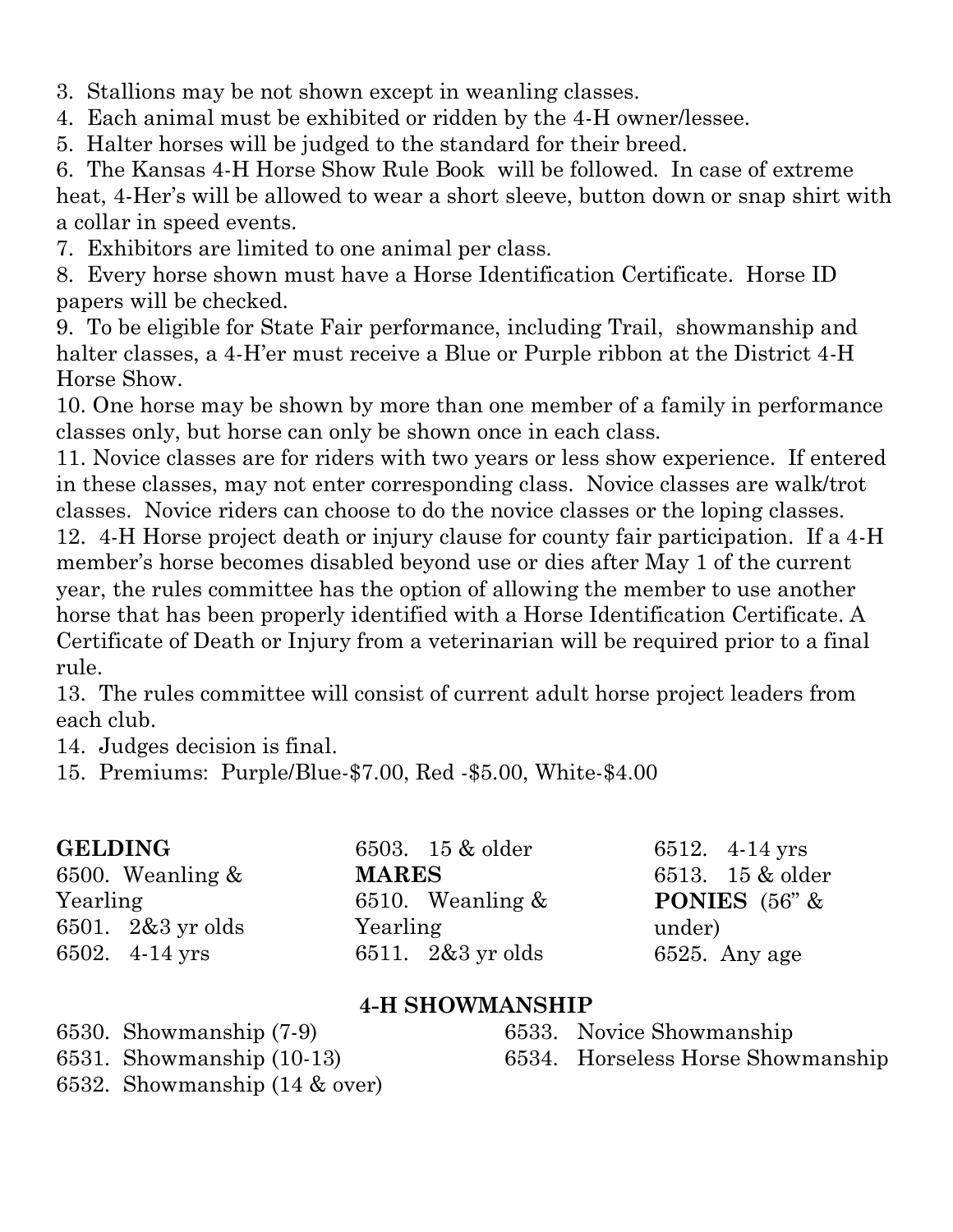#### **PERFORMANCE CLASSES**

- 6540. Hunter Under Saddle (all ages) 6541. Novice Hunter Under Saddle 6542. Hunt Seat Equitation 6543. Novice Hunt Seat Equitation 6544. Hunter Hack (all ages) 6545. Bareback 14-18 6546. Bareback 10-13 6547. Bareback 7-9 6548. Western Pleasure 14-18 6549 Western Pleasure10-13 6550. Western Pleasure 7-9 6551. Novice Walk Trot 7-9 6552. Nov. Western Pleasure10-13 6553. Horsemanship 14-18 6554. Horsemanship 10-13 6555. Horsemanship 7-9 6556. Novice Horsemanship 6557. Working Ranch Horse 14-18
- 6558. Working Ranch Horse 10-13
- 6559. Working Ranch Horse 7-9 6560. Reining 14-18 6561. Reining 10-13 6562. Reining 7-9 6563. Flag Race 14-18 6564. Flag Race 10-13 6565. Flag Race 7-9 6566. Barrel Racing 14-18 6567. Barrel Racing 10-13 6568. Barrel Racing 7-9 6569. Pole Bending 14-18 6570. Pole Bending 10-13 6570. Pole Bending 7-9 6572. Costume Class (all ages)\* 6580. Trail 14-18 6581. Trail 10-13 6582. Trail 7-9 6583. Novice Trail

#### **Horse Special Awards:**

Billy Allen Horse Feed will present each 4-H Horse Exhibitor with a bag of "Billy Allen Horse Feed". A certificate will be given to each 4-H member to show evidence that they exhibited at the Scott County 4-H Horse Show so they can pick up their bag of feed.

#### **POULTRY**

Read: " Rules for all Animals". Additional Rules:

1. Request for pen space must be made in the Extension Office.

2. All birds must be on grounds by 6 pm Tuesday. They will be released following the livestock auction on Friday.

3. **All poultry, exotic and game birds, but excluding waterfowl, exhibited at the fair must come from a flock of poultry which is designated U.S. pullorumtyphoid clean or shall have a negative result from a pullorum and fowl typhoid test conducted within 90 days of the start of fair.**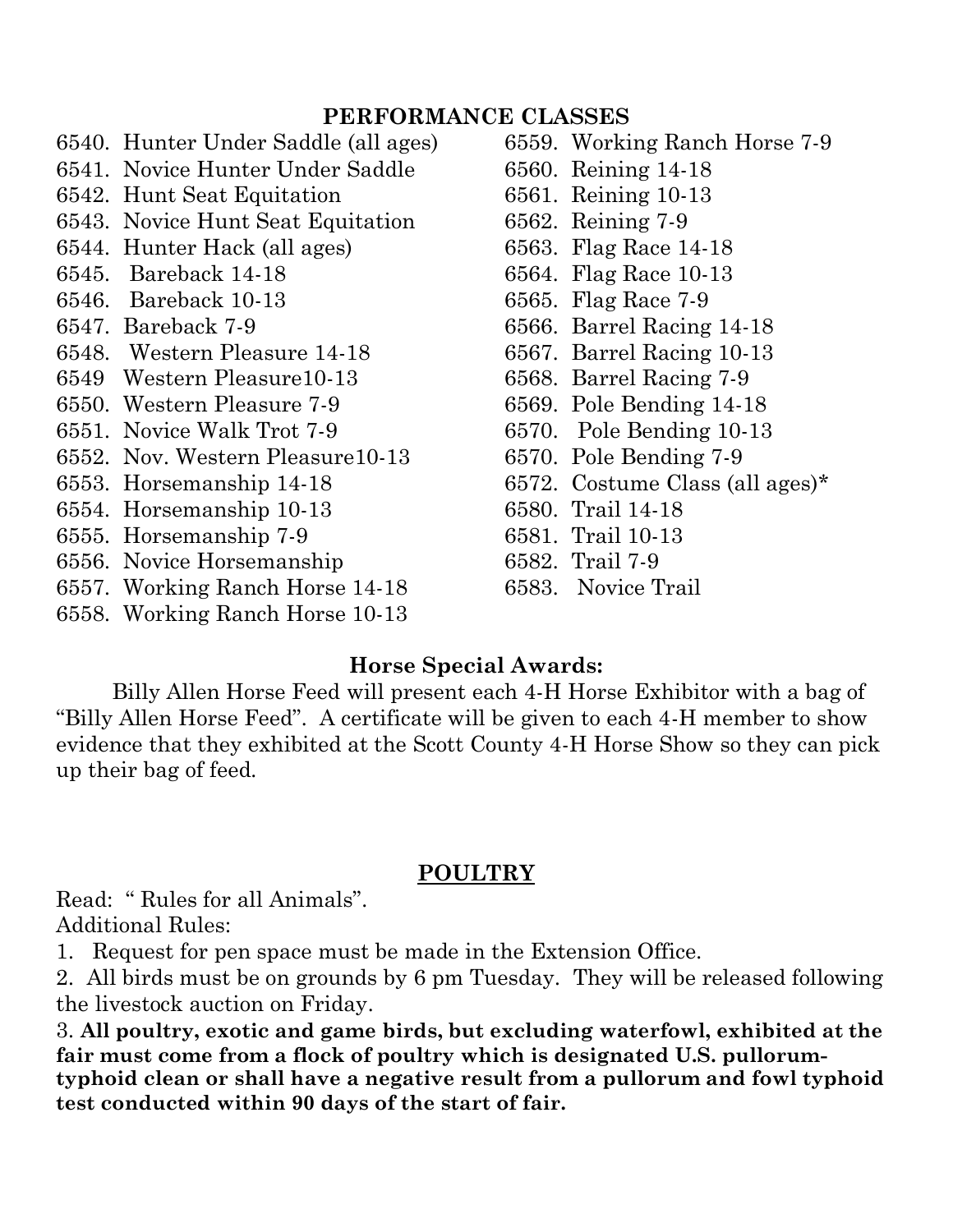4. Cages will be furnished and must be cleaned up by exhibitor or premium will be forfeited. Exhibitor must provide bedding.

5. Exhibitors must be present for the show and should be prepared to hold their birds for the judge.

6. Two entries may be made per class.

7. Prizes: Blue \$5, Red \$4.50, White \$4

6590. Standard Breeds - large fowl, one young or old bird of either sex (judged on the Standard of Perfection) 6591. Crossbreeds & Other Breeds large fowl, one young or old bird of either sex (judged on production qualities & condition of bird) 6592. Standard Breeds - Bantams, one young or old bird of either sex (judged on the Standard of Perfection) 6593. Crossbreeds & Other Breeds - Bantams, one young or old bird of

either sex (judged on production qualities & condition of bird) 6594. Pen of Three Pullets 6595. Pen of Three Hens 6596. Market pen of three – 3 broilers or fryers of same breed 6597. Hen with chicks 6598. Gamebirds 6599. 1 Turkey, either sex 6600. 1 Duck, either sex

6601. 1 Goose, either sex

#### **SHOWMANSHIP**

6610. Showmanship 12 yrs & under 6611. Showmanship 13 yrs. & over

#### **RABBITS**

Read: "Rules for all Animals". Additional Rules:

1. Exhibitor may enter as many as 6 entries. All 6 entries may be of the same class. All rabbits must be on grounds by 6 pm Tuesday. They will be released following the livestock auction on Friday.

2. Judging will be done according to the ARBA guidelines, according to class. There will be a best of breed and best of opposite sex in each class.

3. Exhibits need to be purebreds (except meat pen).

4. Prizes: Blue \$5, Red \$4.50, White \$4

5. Superintendents reserve the right to excuse all 4-H and Open animal exhibits deemed unhealthy

6650. Doe 6651. Buck 6652. Showmanship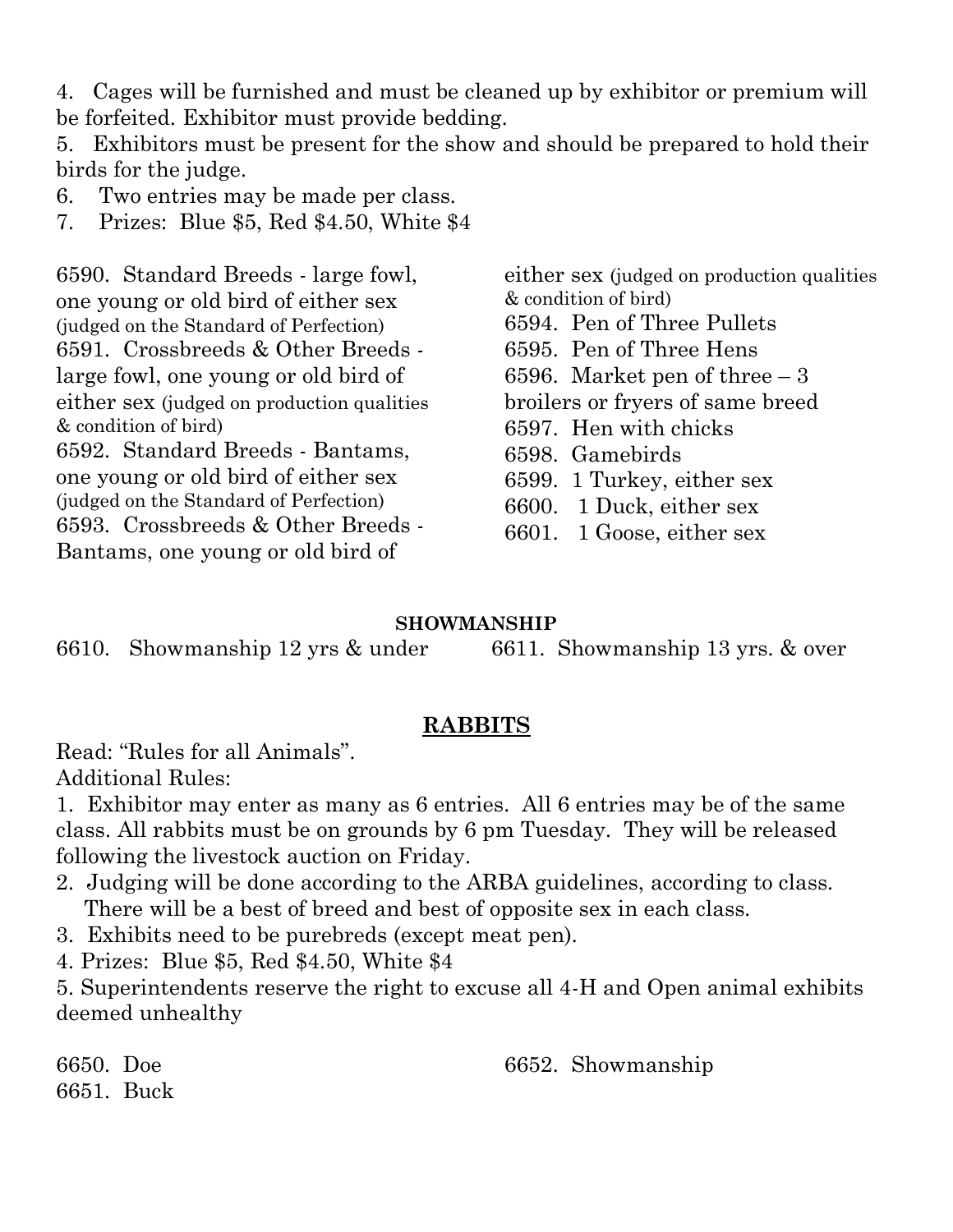### **SHEEP**

Read: "Rules for all Animals".

Additional Rules:

1. Market lambs must be:

a. Be born after December 1 of previous year.

**b. Market lambs weighing less than 90 pounds will be eligible for the premium sale.** But they will not be eligible to sell at floor price, and it will be the responsibility of the exhibitor to market their lamb. Lambs weighing over 145 pounds will sell at the 145 pound weight. (Minimum and maximum weights will apply to the premium sale only. All bonafide 4-H projects will be allowed to show.) **For 2023, minimum weight to increase to 100 pound minimum with lambs weighing over 160 pounds selling at the 160 pound weight.**

c. Be free from testicle and castration scar tissue

d. Be wethers or ewe lambs.

e. All sheep will undergo a general health inspection before being unloaded on the grounds by the superintendent. Any goat may be required to undergo a second health inspection by a veterinarian at the superintendents' request.

f. All sheep must be identified with an official USDA scrapie premises ID tag

2. Any animal designated as a market animal will show only as a market animal. Any animal designated as a breeding animal will show only as a breeding animal.

3. All market lambs will be "slickshorn" at check-in and showtime.

4. Breeding ewes may be shown in the fleece.

5. Showing and Handling of Sheep: No exhibitor shall lift the front legs of their lamb from the ground by pulling the animal from the head and or neck. During the judge's inspection or handling, the feet of the animal are expected to be in contact with the ground.

6. Superintendents reserve the right to excuse all 4-H and Open animal exhibits deemed unhealthy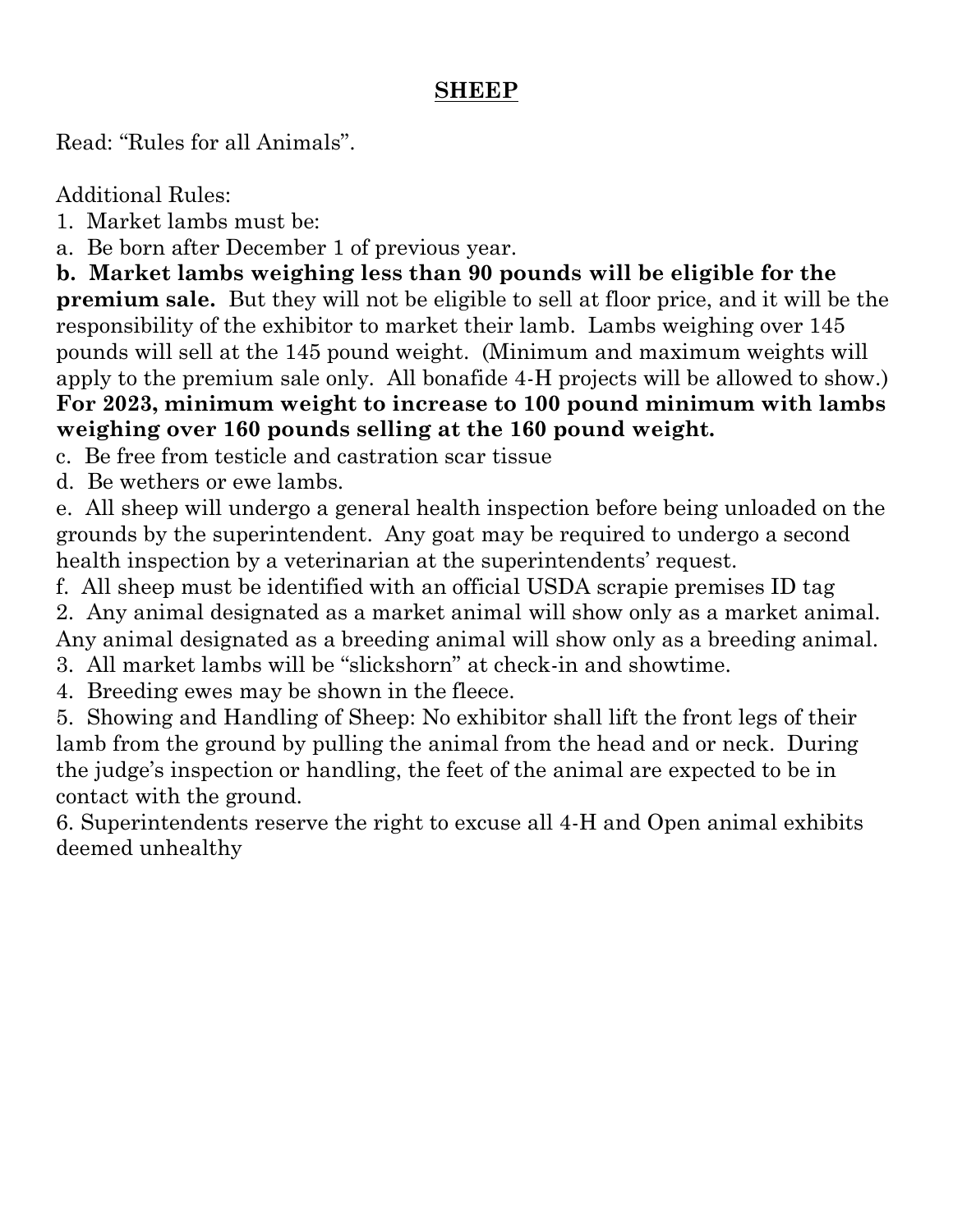#### **BREEDING CLASSES**

6660. Breeding ewe lamb, Jan 1 or later of current year 6661. Breeding yearling ewe

6662. Breeding Ram lamb, Jan 1 or later of current year 6663. Breeding Yearling Ram

#### **MARKET LAMB CLASS**

6670. Hampshire 6671. Dorset 6672. Suffolk

6673. Crossbreeds and other breed 6674. Natural 6675. Speckle

Classes may also be broken by weight, depending upon entry number.

#### **4-H SHOWMANSHIP**

All exhibitors of 4-H division market lambs or breeding ewes are eligible to compete.

6675. Showmanship (use 4-H age appropriate card)

6676. Club group of 3 market lambs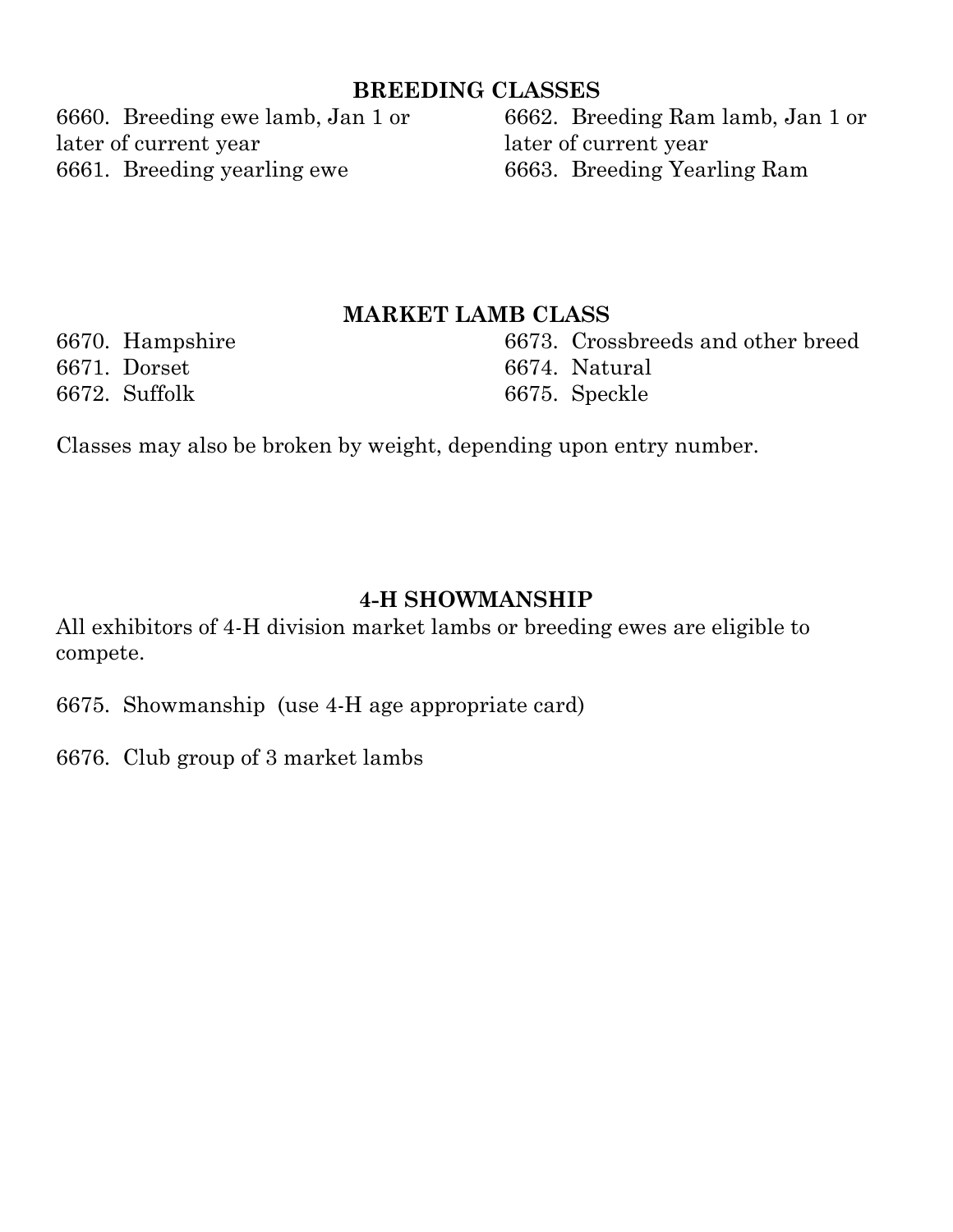#### **SWINE**

Read: "Rules for all Animals". Additional Rules:

- 1. Both gilts and barrows will show in market hog classes.
- 2. Hogs in the ring without a showman will not be judged.
- 3. Market hogs weighing less than 210 pounds will be eligible for the premium sale. But they will not be eligible to sell at floor price, and it will be the responsibility of the exhibitor to market their hog. Market hogs weighing over 280 pounds will sell at the 280 pound weight. (Minimum and maximum weights will apply to the premium sale only. All bonafide 4-H projects will be allowed to show.) **For 2023, minimum market weight for selling at floor price will be 230 pounds.**
- 4. All hogs must be declared, prior to the show, as either a market or breeding animal. Animals may not show as both.
- 5. Hogs weighing less than 210 pounds will show as prospect hogs.
- 6. Entries are limited to two animals per class and a maximum of four animals per exhibitor.
- 7. Show order will be: Prospect, Breeding, Market

8. Superintendents reserve the right to excuse all 4-H and Open animal exhibits deemed unhealthy

#### **MARKET HOGS**

6680. Duroc 6681. Hampshire 6682. Yorkshire 6683. Chester white

6684. Spots

# **BREEDING GILT**

6690. Breeding Gilt

## **4-H SHOWMANSHIP**

6695. Showmanship

6696. Club group of 3 market hogs

6685. Berkshire 6686. Cross Breeds and other Breeds 6687. Prospect Hog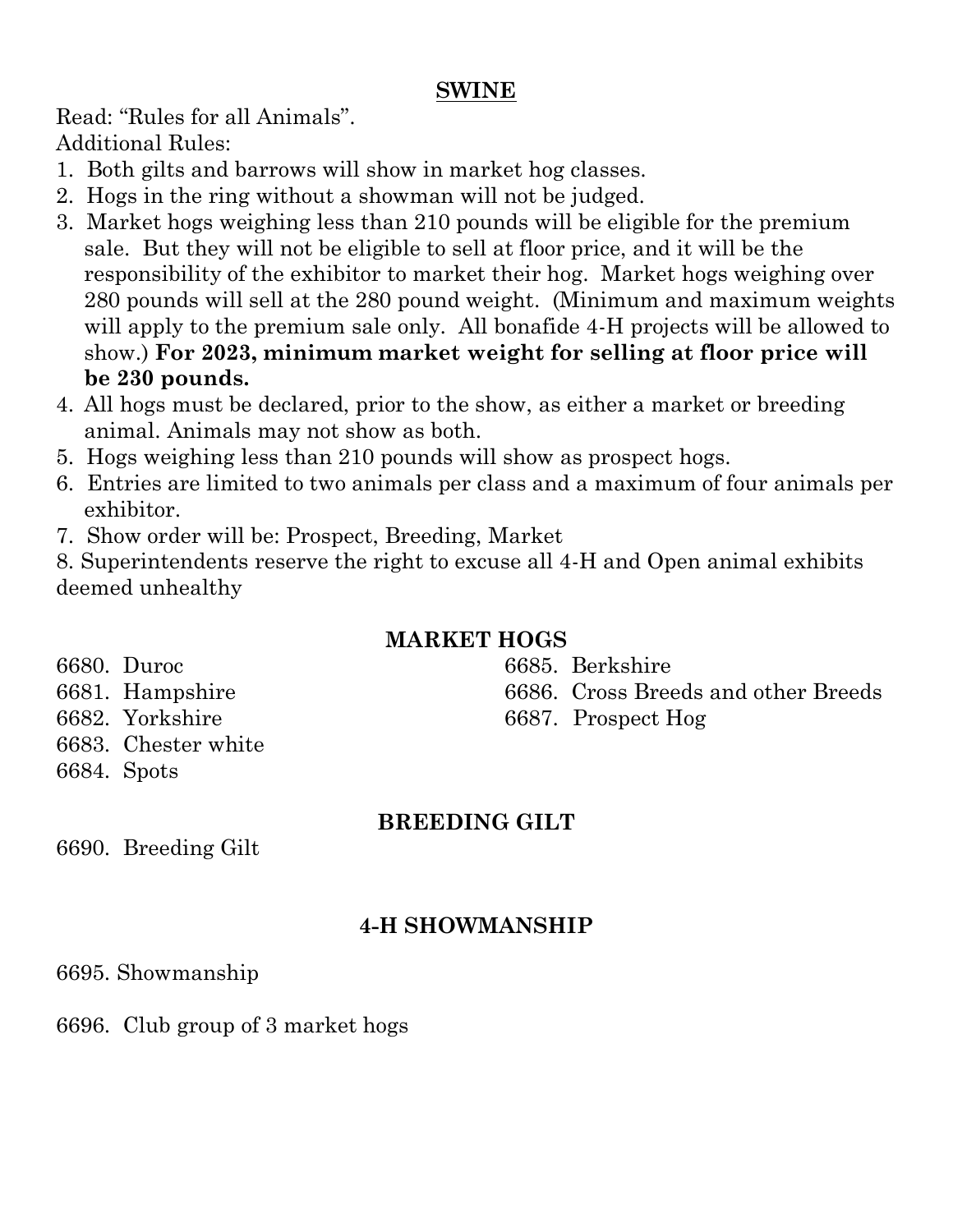# **ROUND ROBIN SHOWMANSHIP**

1. For a show time, see the schedule in the front of the book.

2. Round Robin qualifiers are those awarded Champion and Reserve Champion showman in each of the three age divisions, of the five following species: Horse, Beef, Sheep, Swine and Goats.

3. Premiums: Grand Champion Showman \$10, Reserve Grand Champion Showman \$8 in each age division; all other participants premium \$5.

**~~~~~~~~~~~~~~~~~~~~~~~~~~~~~~~~~~~~~~~~~~~~~~~~~~~~~~~~~~~~**

# *BANNERS*

Superintendent………………………………………..……………………

#### **RULES**

- 1. Each banner should illustrate a phase of 4-H work which is being practiced by youth in 4-H.
- 2. Banners are a two-dimensional display, depicting one idea.
- 3. Guidelines listed below:
	- a. Dimensions are to be 3x4 feet minimum or 4x5 maximum.

b. Banners must be hung on a rod or wood dowel with rope or hanging wire strong enough to support the banner. Attach an "S" hook for easier hanging with rope or wire.

c. Banners should be made of materials that permit the banner to be folded or rolled without damaging the display. Larger, detachable items are acceptable. If banner is not able to be folded or rolled, it will not be judged. d. A label should be attached to the back of the banner (use waterproof ink) on lower corner (either s ide) giving name of club, county, and year.

e. Letters should be 2" in height

4. Premiums will be as follows: 1st-Blue-\$10.00, 2nd-Red-\$8.00; 3rd-White- \$6.00.

6900. 4-H Club Banner 6901. 4-H Member Banner 6902. 4-H Project (individual) 6903. 4-H Project (group)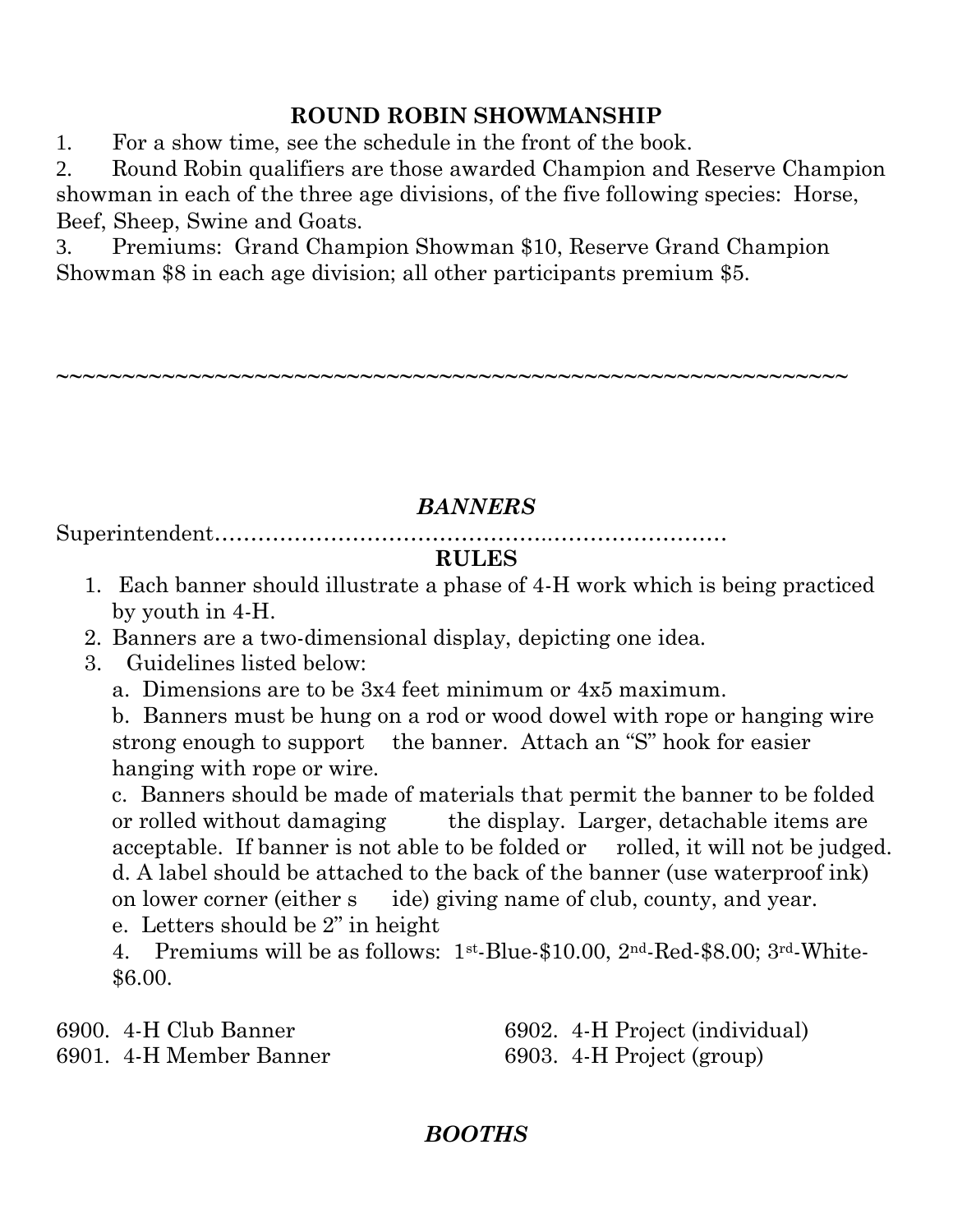Superintendent………………………………………………………………….

Booth space must be reserved in the Extension Office, prior to fair. **There is a \$20 fee to reserve the space.** The fee will only be refunded if clean up inspection of booth area is satisfactory.

Booths are to be completed prior to judging and on display until fair exhibits are released.

| Awards will be made on the following basis:         |  |
|-----------------------------------------------------|--|
|                                                     |  |
|                                                     |  |
|                                                     |  |
|                                                     |  |
| Prizes: Blue-\$20.00, Red-\$18.00, White-\$15.00.   |  |
| 6910. 4-H Community Club Booth                      |  |
| $\theta$ 0.11 A II Ducket Death (also an indicator) |  |

6911. 4-H Project Booth (club or individual)

#### *CLOTHING*

**~~~~~~~~~~~~~~~~~~~~~~~~~~~~~~~~~~~~~~~~~~~~~~~~~~~~~~~~~~~~**

## *Clothing Construction, Construction Revue and Buymanship Revue*

Superintendents………………………Janette Storm, Lisa Powelson & Toni Glenn

#### **RULES**

**1.** Revue judging will be at the United Methodist Church. Construction judging will be held in the Wm. Carpenter 4-H Building. A schedule will be sent to all participants. All outfits will need to be pre-entered by deadline.

 2. Identification tags are required in all garments constructed and purchased; furnish your own hangers. Top, dresses, jackets, coats and vest must be on a hanger and pants, skirts must be pinned or clipped on to a hanger, not folded over Securely attach the labels to the neck band, back of skirt belt or belt band. Label EACH piece. Exhibitors can make their own label on a piece of cloth with a permanent or laundry type marker. Labels should be about 3"x2.5" in size and include exhibitor name, class number and county or district. Cloth pieces will be available for you in the office.

 **3.** Construction outfits need 2 entry cards if participating in the Fashion Revue. One for the revue and one for the constructed consultation. Cards need to be filled out prior to arriving at check in.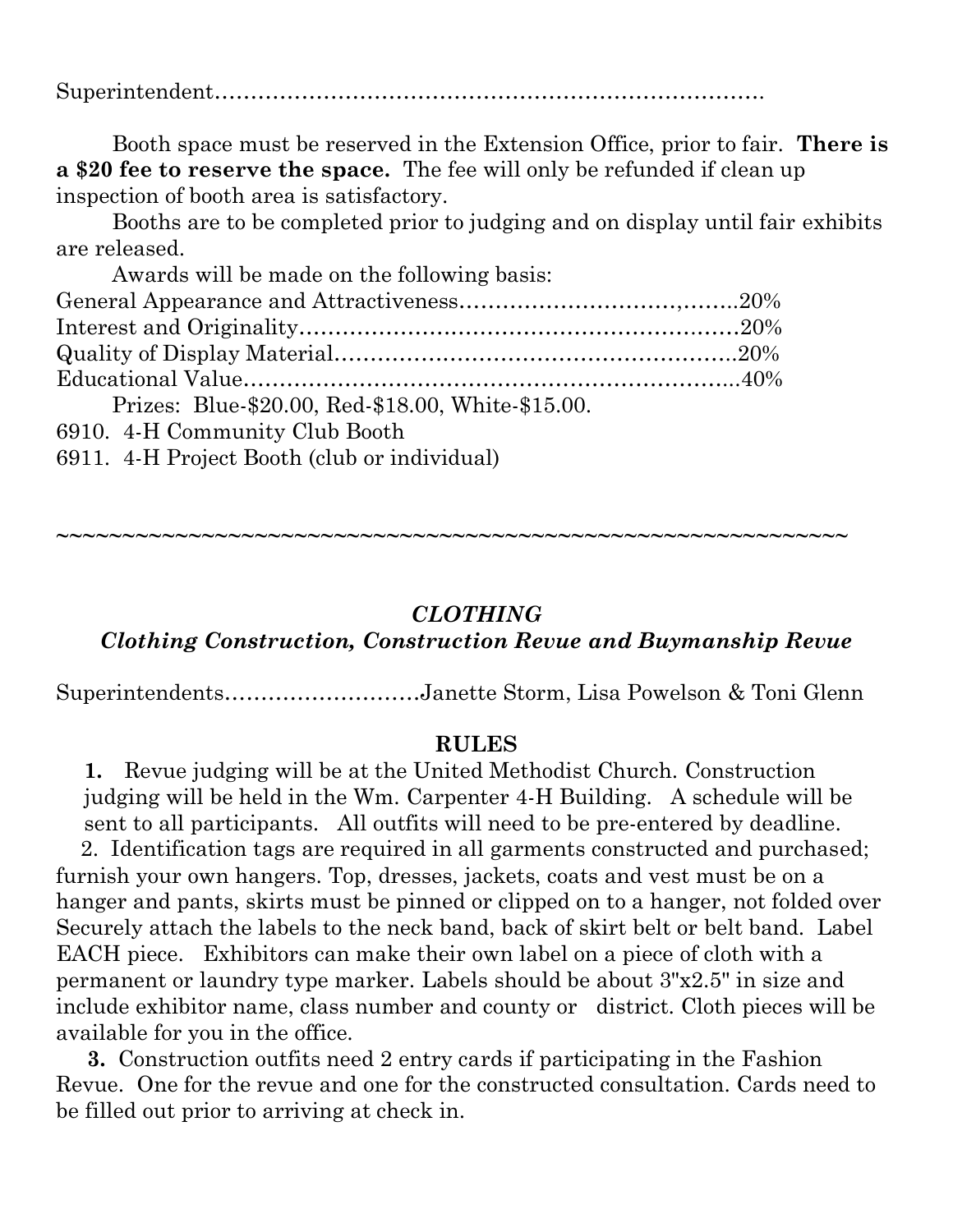4. All constructed garments modeled in Constructed Revue must be judged for construction.

5. Educational Exhibit – enter under 'Posters, Notebooks & Mini Booths'

 6. Recycled garment or article - a garment or article made from another, such as mittens, made from a sweater. Also includes mending and altering. Only what the member has done will be judged.

# **CLOTHING CONSTRUCTION CLASSES**

There will be no limit on the numbers of exhibits per construction class.

6950. Sewing Box (Jrs only) 6951. Garment

6952. Non-wearable 6953. Educational Exhibit

# **FASHION REVUE**

- 1. Read General Rules.
- 2. All exhibitors in fashion revue may not exceed FOUR entries total (includes buymanship, constructed, knitted and crocheted entries.).
- 3. All Fashion Revue garments need to be taken home and returned on Monday to be exhibited.

# CONSTRUCTED FASHION REVUE RULES:

Non-wearable items cannot be modeled as themselves, but can be used as an accessory.

7000. Constructed Garment/Outfit Girls 7001. Constructed Garment/Outfit Boys

BUYMANSHIP FASHION REVUE RULES:

1. In Buymanship the Fashion Revue and the construction consultation are combined. Model first, followed by construction consultation with those same judges on the care, quality and fit. No other consultation will take place.

2. No garments that are issued to the 4-Her can be worn such as a school or team uniform.

3. Boys and girls buymanship will be judged separately.

7030. Buymanship Garment/Outfit Girls 7031. Buymanship Garment/Outfit Boy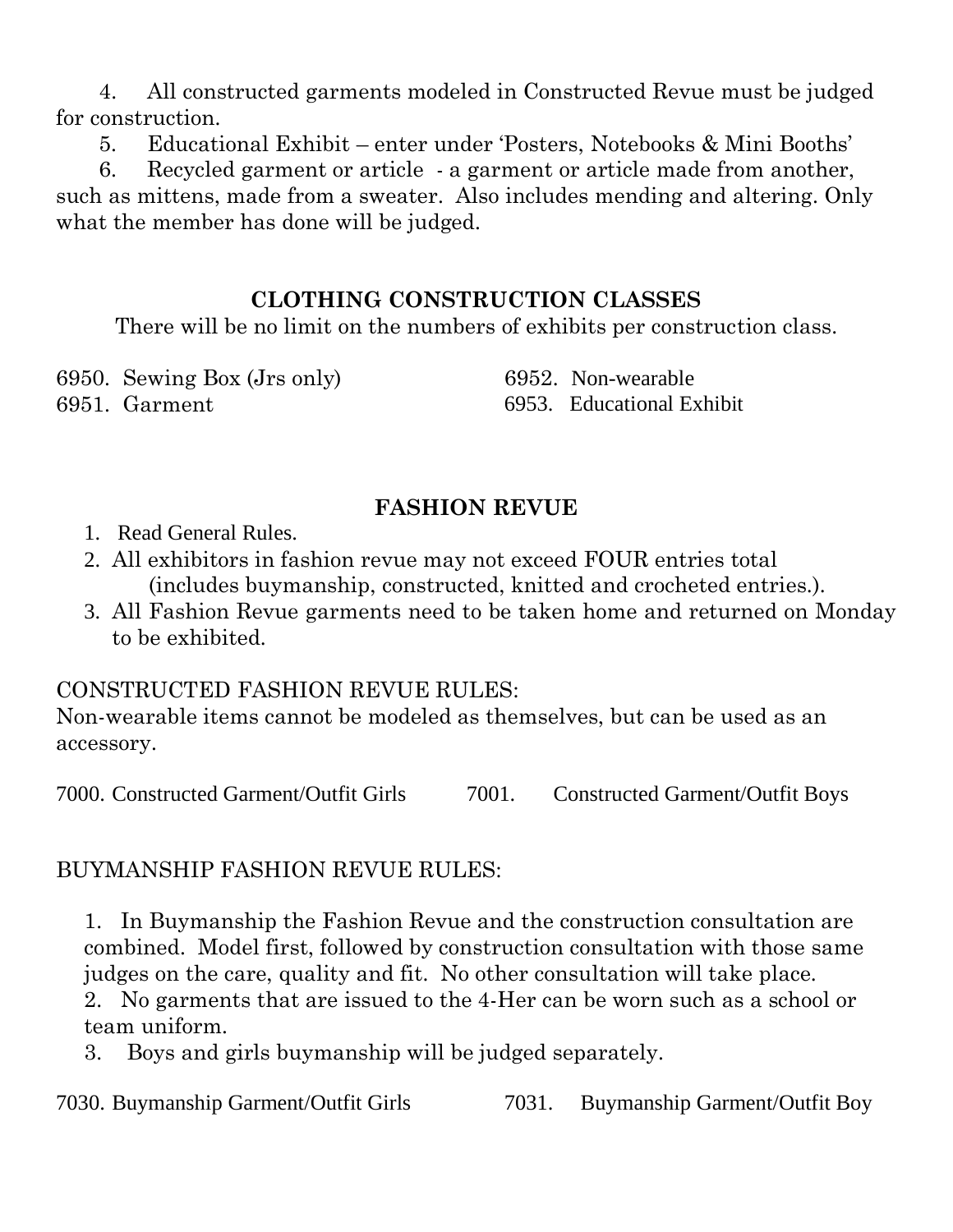# *CROPS*

Superintendents………………………………………………………………Rick Kahl

### **RULES**

- 1. Crops must be grown be 4-H member this year.
- 2. Exhibits will be divided into dryland and irrigated.
- 3. Gummed labels are to be placed on outside of grain jars and one label in the grain.
- 4. Immature grain sorghums are not to be penalized because of immaturity.
- 5. 4-H members are encouraged to collect and store mature crops in the fall and exhibit the following year in classes 7208 through 7211 (mature crops can be exhibited only in the following year).

7200. Wheat (1 gallon) label as to variety

7201. Barley (1 gallon) label as to variety

- 7202. Grain Sorghum (10 heads)
- 7203. Forage Sorghum (10 stalks)
- 7204. Corn (10 stalks)
- 7205. Sudan Grass (10 stalks)
- 7206. Rye (1 gallon)
- 7207. Alfalfa

7208. Mature Corn (10 ears) collected in previous year

- 7209. Mature Sorghum (10 heads) - collected in previous year
- 7210. Mature Corn (thrashed) collected in previous year
- 7211. Mature Sorghum Grain (thrashed) - 1 gallon, collected in previous year
- 7212. Soybeans 2 plants
- 7213. Cotton bolls

~~~~~~~~~~~~~~~~~~~~~~~~~~~~~~~~~~~~~~~~~~~~~~~~~~~~~~~~~~~~~~~~~~

# *ELECTRIC*

Superintendent……………………………..……………..………Randy Rogers

# **RULES**

1. Only those who have met the requirements of the electric project are eligible to exhibit in this division.

- 2. No exhibitor may enter more than one article in each class.
- 3. Articles should be cleaned before exhibiting if it has been used.

4. Exhibit should be able to be operated. If battery power required, batteries should be furnished.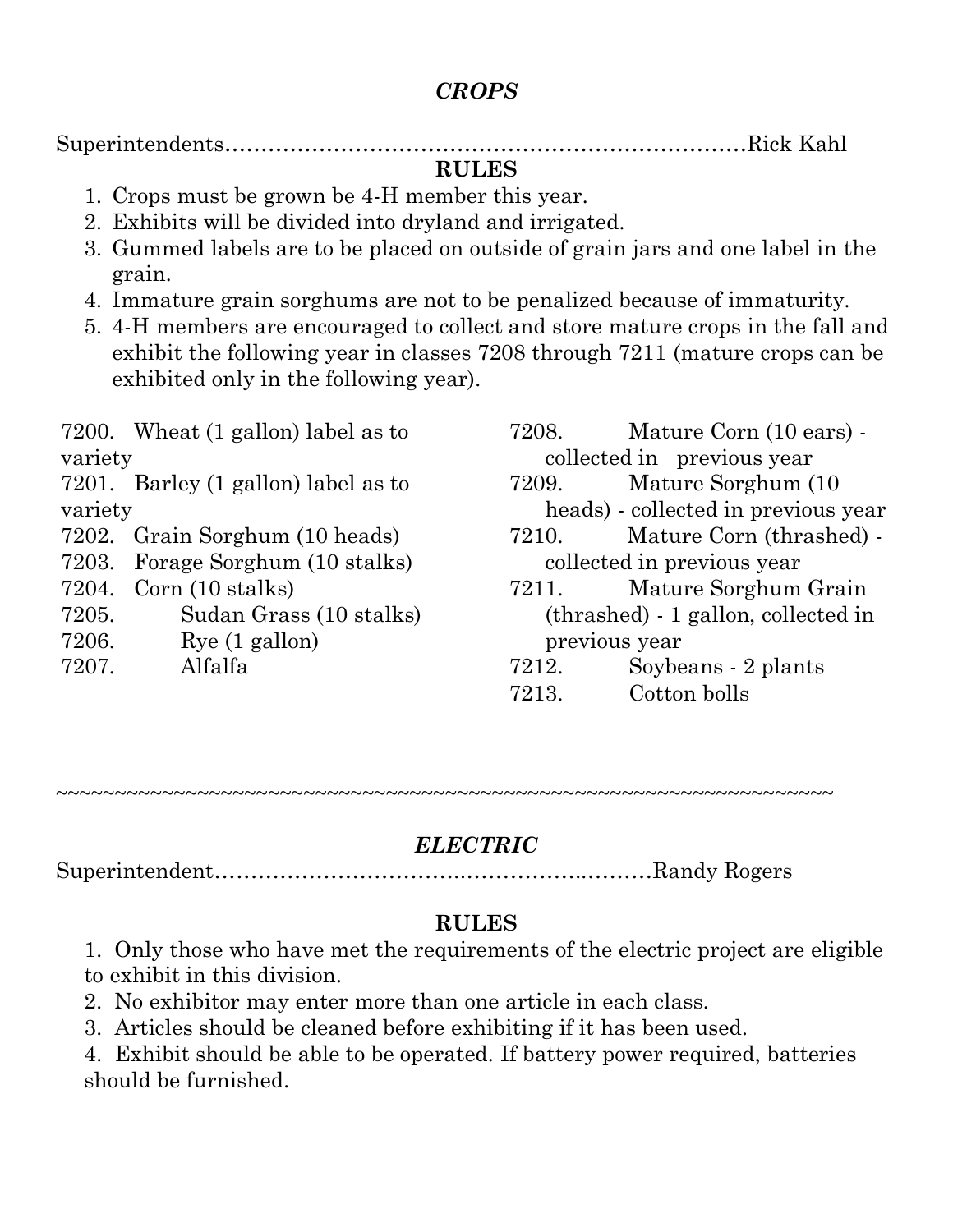7300. Motor application - original construction (ex: making motor portable, motor driven equipment, motor protector or other similar applications).

7301. Motor application - kit assembled construction (ex: toy electric motor and other factory-prepared kits of equipment ready for assembly).

7302.Lighting - original construction (ex: workbench light, test lamp, lamp conversion or other similar items).

7303. Lighting - kit assembled construction (ex: pin-up lamp, table lamp, etc.)

7304. Wiring- original construction (ex: wire size display, splices, extension cords, joints, etc.)

7305. Wiring - kit assembled construction (ex: factory pre-cut materials for some wiring display).

7306. Repair and restoration - (ex: repairing or restoring of household appliances, etc.

7307. Electronics - Original construction - Training and science assemblies (ex: simple assemblies of crystal radios, signal sets, intercom set, transistor circuitry, science units, static producing units, automatic switch controls, etc.)

7308. Electronics - Kit assembled construction - functional items (ex; amplifiers, testing equipment, oscilloscopes, sound equipment, signal systems, radios, hi-fi sets, etc.)

## **SENIOR only:**

7320. Heating - original construction (ex: heat lamp, brooders, pump house freeze protection methods, space heating in mild house, electric welder, water pipe freezing protection, infa-red heat lamp applications, etc.) 7321.. Heating- kit assembled construction (ex: home-heating display kits, electric welder, etc.) 7322. Cooling and ventilation - original construction (ex: home built fan-cooling

unit for livestock, evaporative type cooling, fan applications, etc.)

7323. Arc welding - sample (ex: three-inch plates showing butt weld beads)

7324. Repair and restoration - ( ex: repairing or restoring of household appliances, etc.

7325. Electronics - original construction - Training and science assemblies (ex: simple assemblies of crystal radios, signal sets, intercom sets, transistor circuitry, science units, static producing units, automatic switch controls, etc.)

7326. Electronics - Kit assembled construction - functional items (ex: amplifiers, testing equipment, oscilloscopes, sound equipment, signal systems, radios, hi-fi sets, etc.)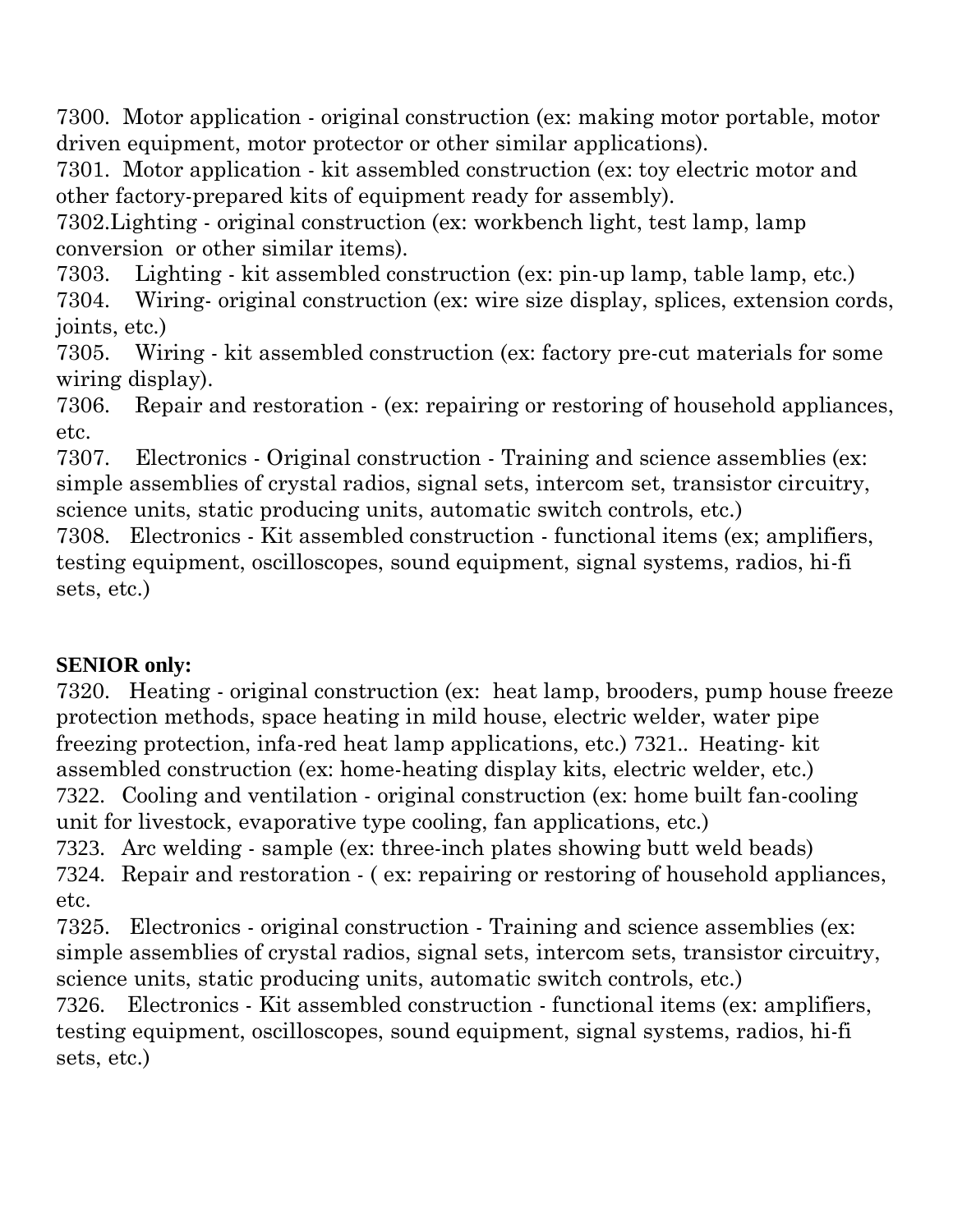Superintendent……………………………………………………

# **RULES**

1. A 4-H member may choose to exhibit in the Collection or Educational class for each phase, or both except the Introductory phase.

2. All entries are to be placed in plexiglass covered, wooden boxes with outside measurements of 18x24x31/2 . See the specific phase for box and specimen number limitations.

3. Each exhibit is required to identify each box by placing an identification label bearing the exhibitor's name and county and the class. One label goes in the upper left corner of the box (inside) and the other on the back of the box

(outside). Arrange specimens in the box so it can be displayed lengthwise. 4. Exhibition of the current year's collection is encouraged. However, each specimen should have a value in itself. The "rare find" shown in a beginning phase should have a place in the more advanced phases.

5. In Collection classes the number of order, specimens and families (families are required in intermediate and advance class) must be included on the exhibitor's box identification label.

6. For each collection class, two labels will be centered on the pin beneath each specimen. First (closest to the specimen) is the common name label and the second label is a date/locality label.)

7. Purpose of the project is to encourage identification of our Kansas insects. If there are "exotics" in the collection, they should be in a separate area, and designated as out-of-state specimens. No points are given for exotic specimens except as they may enhance the overall appearance of the collection.,

8. Educational classes are limited to one standard box and a maximum of 150 specimens. Title of the exhibit should be indicated inside of the box.

9. Purpose of the project is to learn more about the importance, life cycles, biology, ecology, diversity, etc. of insects and related Arthropods. Subject matter can be varied as the animals themselves.

7400. Introductory Collection - Display in one or two shoe boxes, pencil boxes, plastic storage boxes or one standard display box a minimum of 15 and a maximum of 30 species representing at least 6 orders. The boxes should be covered with a piece of cellophane wrap, clear plastic lid, or plexiglass taped across the top of the box or covering the box. Follow the general guidelines listed for Collections. (There is no Kansas State Fair class for this level. To be eligible for the state fair, members age 9 and older should enter the Beginning 1 through Advanced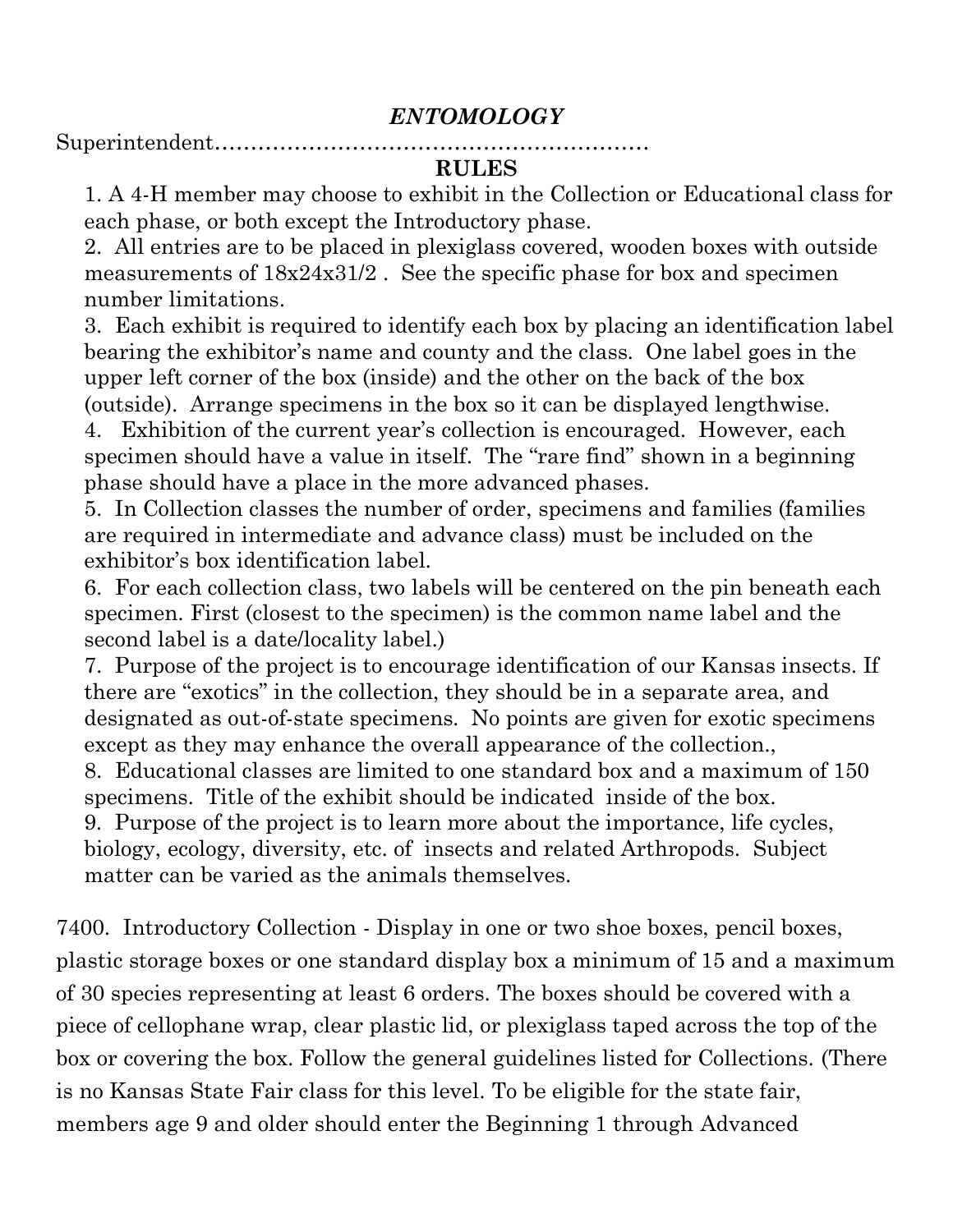collection classes)7401. Beginning I - Display in one standard box a minimum of 50 and maximum of 125 species representing at least 7 orders. Specimens are to be grouped according to order. Order labels should be pinned to the base of the box. Members can exhibit in this class a maximum of 3 years, or until they receive a purple ribbon in the Beginning phase at the Kansas State Fair; whichever comes first.

7402. Beginning II - Collection-Display in one standard box a minimum of 75 and maximum of 150 species representing at least 9 order. Follow instructions listed for all collections in items 1-7 in above class. Specimens should be grouped according to order. Order labels should be pinned to the base of the box. Members can exhibit in this class a maximum of 3 years, or until they receive a purple ribbon in the Beginning phase at the Kansas State Fair; whichever comes first.

7403. Intermediate - Display a minimum of 100 and a maximum of 300 species representing at least 10 orders. Two standard boxes can be used. All specimens should be grouped to order. In addition, family identification is required for all insects in any **two** of the following six orders: orders of Orthoptera, Hemiptera, Homoptera, Diptera, Coleaptera, and/or Hymenoptera. Observe that the number of families identified in these two orders must be recorded on the box identification labels. Families represent subdivision of order grouping, with family labels pinned to the bottom of the box to represent subdivisions of the appropriate order. Members can exhibit in this class a maximum of 3 years or until they receive a purple ribbon in this phase at the Kansas State Fair.

7404. Advanced - Display of a minimum of 150 and a maximum of 450 species representing at least 12 orders. Three standard boxes can be used. Group specimens according to order and family. This class is for members who have received a blue or purple in the Intermediate class in a previous year at the Kansas State Fair.

7405. Educational - Limited to one standard box and a maximum of 150 specimens and work performed during the current year. This class is for anyone enrolled in the Beginning, Intermediate, or Advanced class. Title of the exhibit should be indicated inside of box on identification label. Label should state which phase, such as Beginning, etc

7406.Ant Hill Display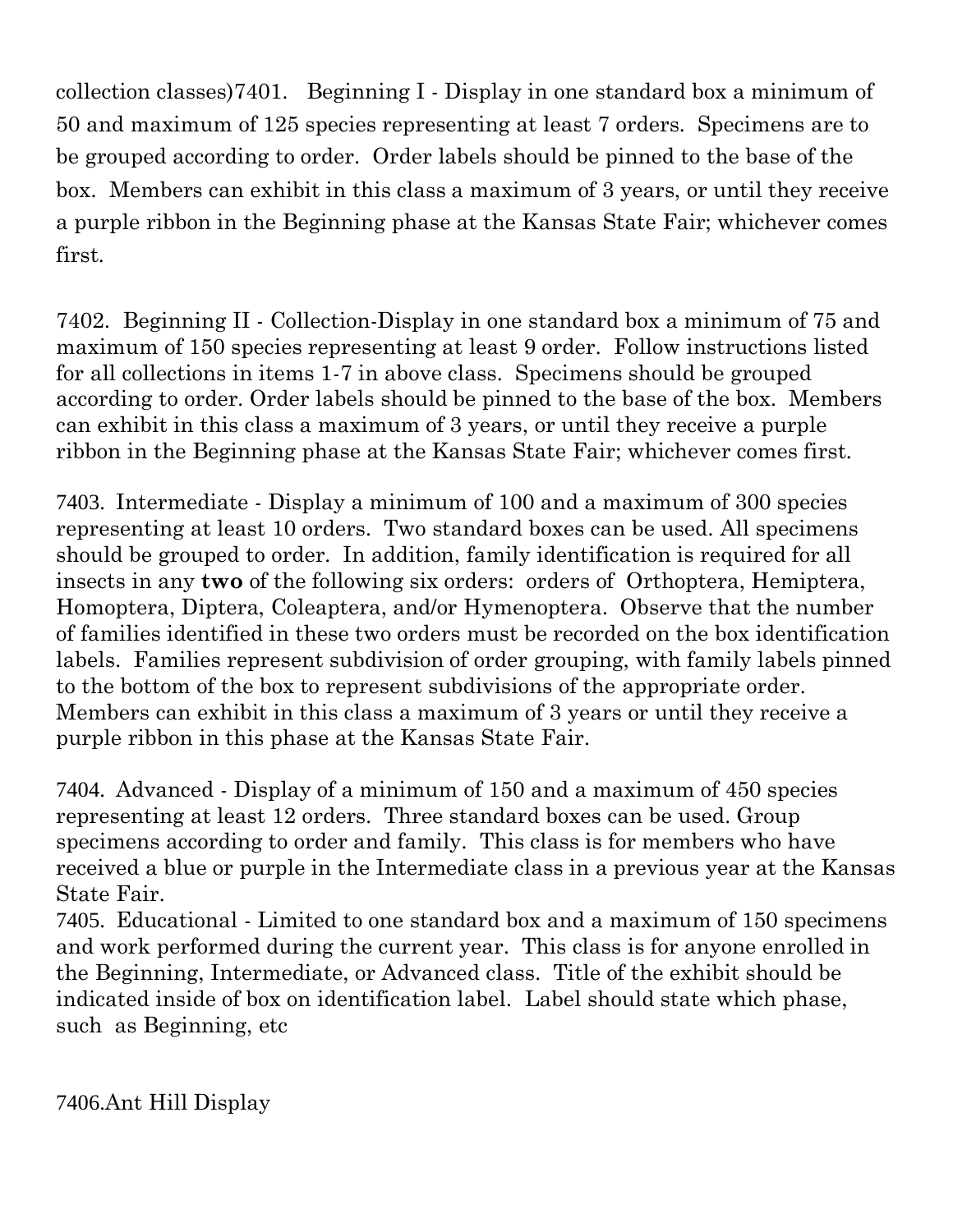#### *FIBER ARTS*

Superintendents…………………………………………….……………… Angie Frank

Fiber Arts is defined as any method of creating a unique design with fiber, fabric or yarn. This may include: making fabric (such as weaving, crochet, knitting and needle point) or when existing fabric is changed into something quite different (such as quilting, embroidery or ethnic art).

#### **RULES**

1. A 4-Her must be enrolled in the Fiber Arts project category to exhibit in this category.

2. Miscellaneous is defined as any article that does not fit into any of the classes listed.

3. Details of the classes (by State Fair regulations) may be obtained from the Extension Office.

4. When articles are normally worn as a pair are exhibited, both articles must be shown together. Fasten articles together securely with yarn.

5. If you have more arts items than classes allow, open class is available to all 4-H'ers.

6750.Crochet 6751.Knitting 6752.Needle Arts a. embroidery and cross stitch b. needlepoint 6753.Patchwork or Quilted article,

it is acceptable practice for

the exhibitor to create the patchwork or quilted article and have someone else quilt it.

6754.Other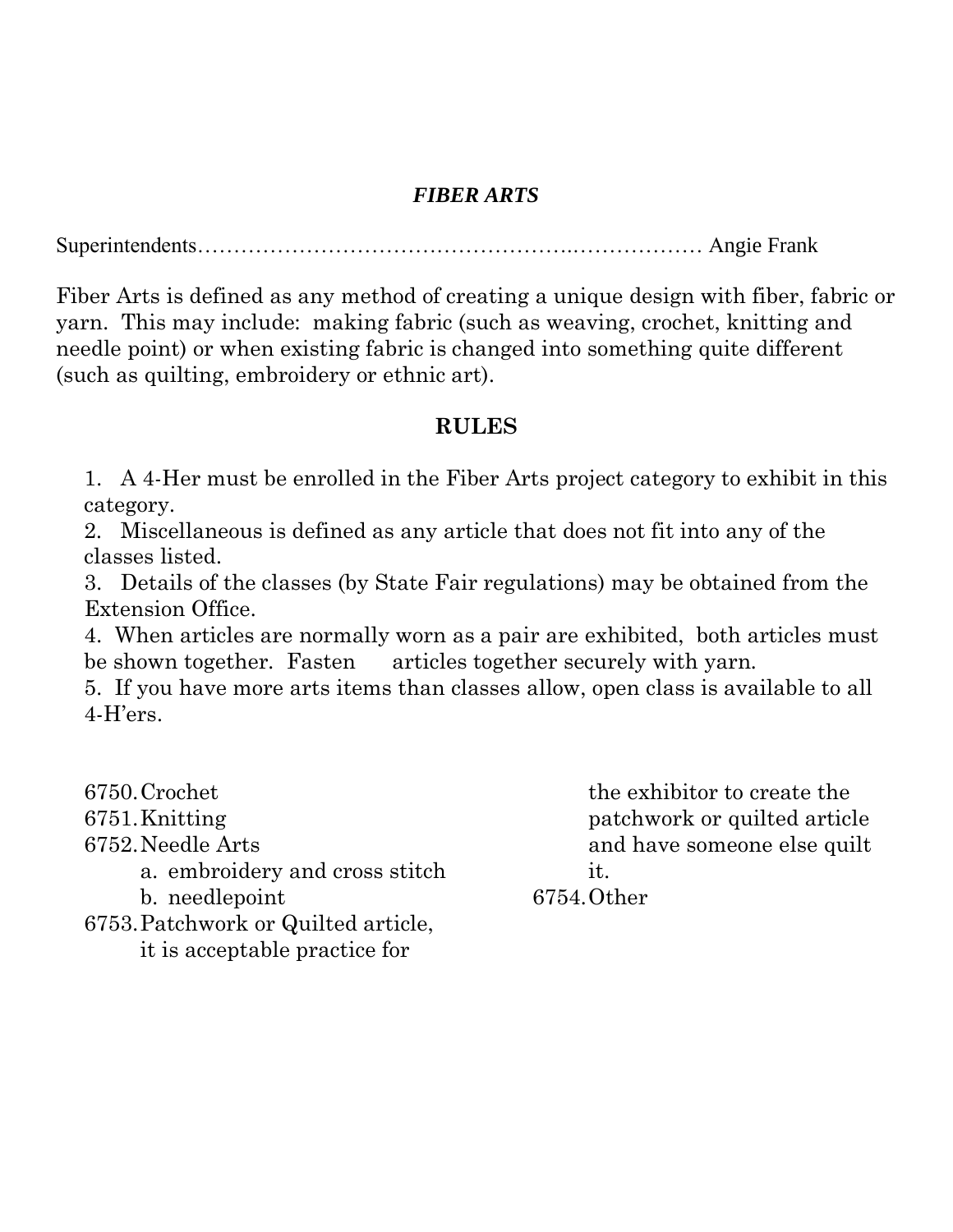## *FOODS AND NUTRITION*

Superintendents……………. Sheri Scott, Millie Dearden & Kiesha Zimmerman

#### **RULES**

1. Foods Judging is consultation You must be currently enrolled in the foods project to exhibit and have attended the Scott Co Extension food safety class.

2. Mixes (even those with added ingredients) MAY NOT BE USED!

3. Exhibitor must pre-entered by the deadline. Exhibitor may only bring number of items pre-entered; limit of 8.

4. May enter 2 items in a class but must be made from different recipes. Single serving items #7500-7505 such as muffins, cookies, etc. need to be entered with 3 on plate. Class 7505-7511 must be whole & uncut.

#### 5**. Items not displayed on or in a disposable container WILL BE DISQUALIFIED. Disposable is considered foil, paper, Styrofoam, or cardboard. NO GLASS, PLASTIC or METAL.**

**The only exception being the Gift baskets and Decorated Not Tasted class.** 6. **NO Perishable Foods** – this includes any part of the item that requires refrigeration of any kind. Ask if you have a question.

7. No Alcohol may be used, no matter how it is used in the recipe.

8. Food Gift Package. No alcoholic beverages will be accepted. A food gift package must contain at least 3 different items (prepared for human consumption), made by the 4-Her, in a suitable container no larger than  $18"x18"x18"$  (does not have to be disposable). All containers must be with-in the  $18"x18"x18"$  rule including any flaps or lids that may be open for view. If containers are not with-in these dimensions, they will not be awarded Champion and will not be eligible for State Fair. Prepared food items must have recipes attached with the entry. Additional homemade food items beyond the 3 minimum or purchased items may also be included in the gift basket. Include a card that answers these questions: a)what is the intended use; b)what food safety precautions were taken during and after preparation. This entry will count as a non-perishable food product, not as an educational exhibit. Home canned foods must follow Food Preservation rules. Canning jars should not be used for baking per manufacturer's instructions. All *Food Gift Packages* must stay for display throughout the fair. The food gift package exhibit is not eligible for the champion auction. This class is judged separately from the other foods.

9. A decorated food item may be real food or decorated Styrofoam. 'Decorated class – not tasted' are not eligible Champion Auction. This class is judged separately from the other foods. Not eligible State Fair.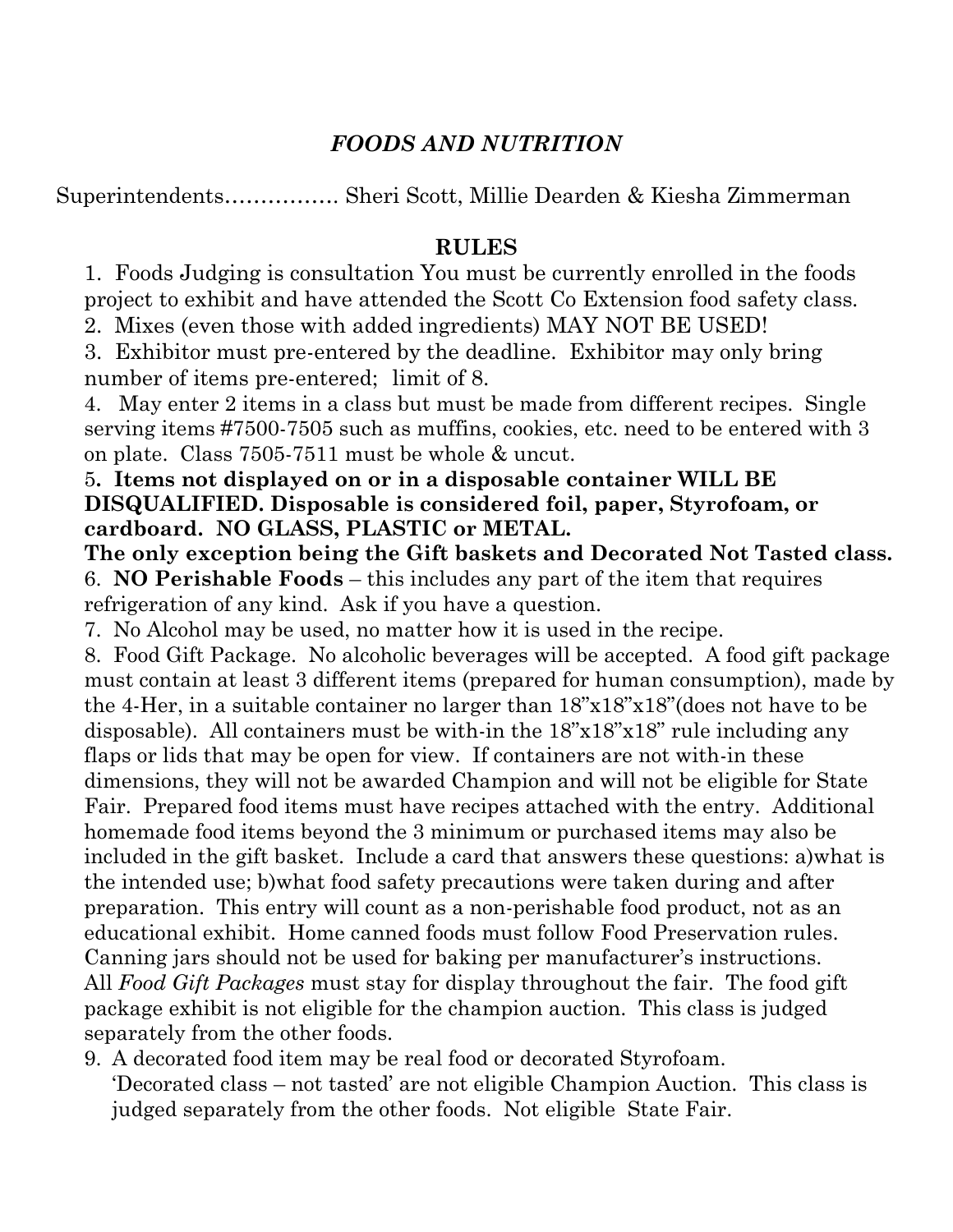10. Exhibitors need to arrive at least 15 minutes prior to scheduled judging time. Before an exhibitor can be judged they must be checked in, have cards and labels checked, attach a sell or keep sticker to each item and have their picture taken**.**

#### **Name must be attached to the bottom of each item.**

11. Recipes must accompany each entry; if not the item will be lowered one placing.

12. The Champions of each age division will make another of the winning entry to be sold to the highest bidder at the Livestock Sale. Must be present to participate at sale. Please contact the Food Superintendents if you have any questions.

13. Educational Exhibits and Posters will be judged on Tuesday of the Fair.

# *4-Her's….Don't Forget to enter the Table Scape Contest & Open Class Bundt Cake Contest*

- 7500. 3 cookies
- 7501. 3 brownies/ bar cookies
- 7502. 3 biscuits
- 7503. 3 rolls
- 7504. 3 muffins
- 7505. 3 cupcakes
- 7506. quick bread
- 7507. yeast bread
- 7508. specialty bread
- 7509. coffee cake
- 7510. cake
- 7511. pie
- 7512. candy
- 7513. flop
- 7514. Food Gift Package
- 7515. Decorated Food Item
- 7516. Decorative Class not tasted
- 7517. Other granola, trail mix
- 7518. Educational Exhibit/Poster
- 7519. Table Setting (see special contest flyer)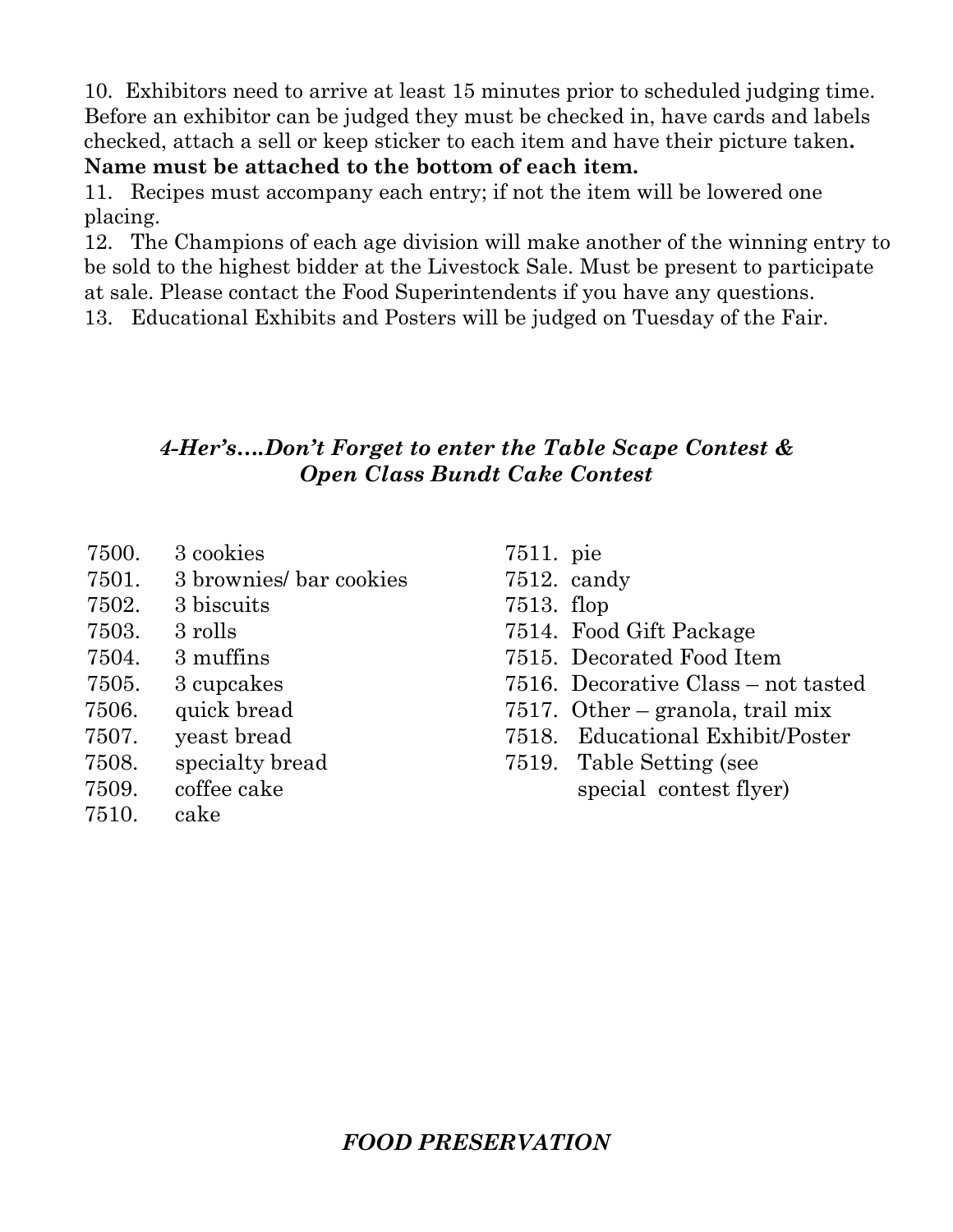1 .Exhibits must have been preserved since the member's previous year's country fair.

2. Recommended method of processing must be used. Ask if you have questions.

3. No Alcohol may be used in any way.

4. Members are allowed 2 entries in this division but only 1 per class.

5. Each exhibit must have the complete recipe and instructions attached with the entry card, or it will be lowered one ribbon placing. Recipes must include exhibitor name, recipe source, date of publication, and altitude or residence. 6. Exhibits must be sealed in clean, clear standard canning jars. Do not use colored jars. Do not add fancy padded lids, fabric over wraps or cozies as they interfere with the judging process. No fancy packs unless recipe state to do so (ex pickled asparagus) Jars must be sealed when entered. Jelly must be in half pint or pint jar. All other products must be in pint or quart jars. Note: There are 12 oz and 24 oz canning jars available and may be used. Use pint jar canning process recommendations for 12 oz jars. Use quart jar process recommendations for 24 oz jars.

7. Each jar exhibited must be labeled. The label must not cover brand name or jar. The label must give: Class No. Product, Altitude of Residence, Canning Method (water bath, weighted gauge or dial gauge pressure method), Process Time, Pressure (psi), date processed including month and year, Name and county/district. Templates to make adhesive labels can be found at:

[www.kansas4h.org/p.aspx?tabid=46](http://www.kansas4h.org/p.aspx?tabid=46)

8. Jars will not be opened.

- 7610. Sweet Spreads
- 7611. Fruits, Juices, Fruit mixtures
- 7612. Low Acid Vegetables
- 7613. Pickles and Relishes
- 7614. Tomatoes/Tomato products,

juice and salsas

7615. Meats

7616. Dried Foods - two kinds of dried foods, to be in a small jar, clear plastic bag, or other "see through" container. Suggested amount: 1/3 to ½ cup, or three or four pieces per exhibit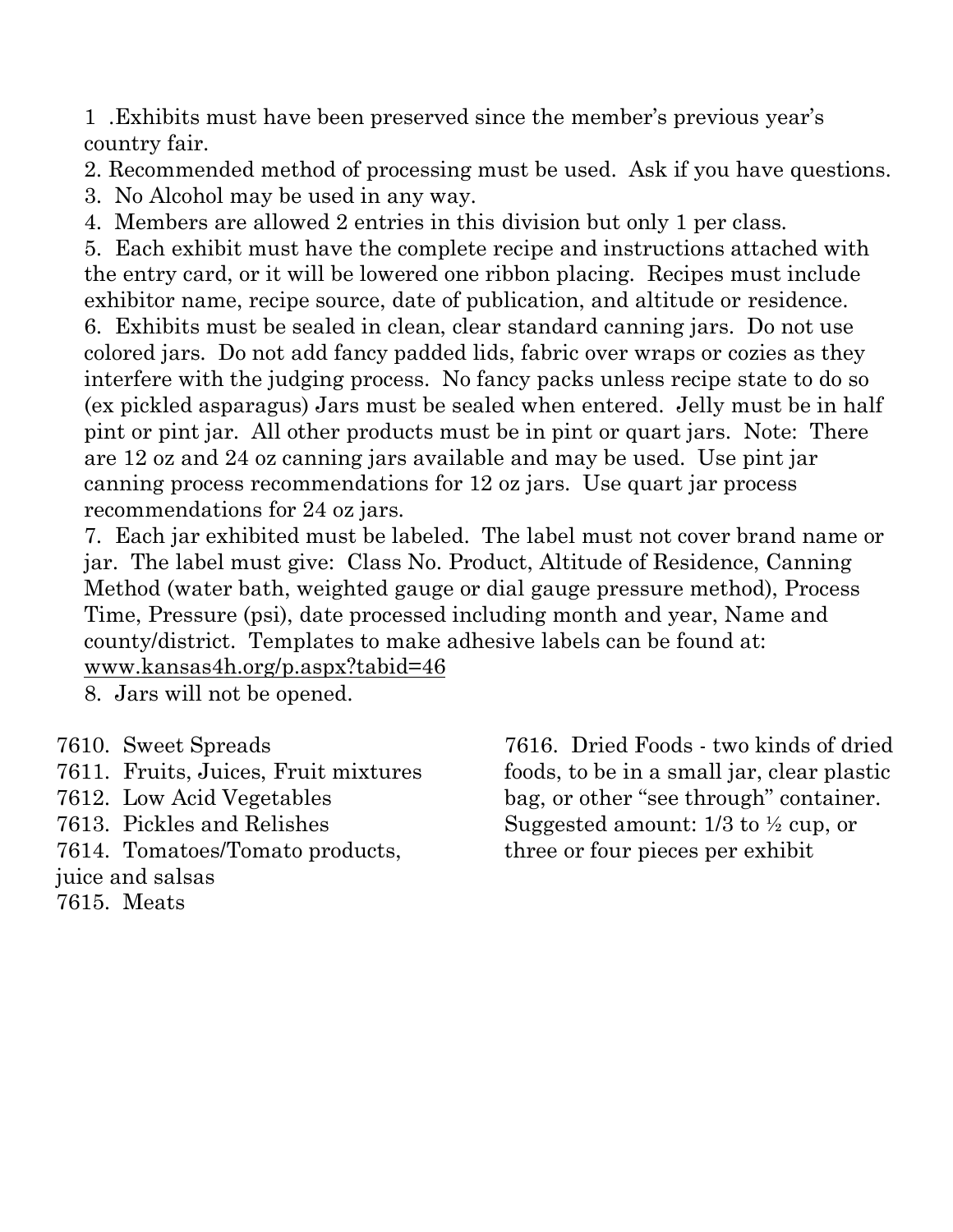# *GEOLOGY*

Superintendent…………………………………

# **For detailed rules:** [http://www.kansas4-h.org/events-activities/fairs/kansas](http://www.kansas4-h.org/events-activities/fairs/kansas-state-fair/docs/4H%20KSFairbook%202017%20FINAL.docx)[state-fair/docs/4H%20KSFairbook%202017%20FINAL.docx](http://www.kansas4-h.org/events-activities/fairs/kansas-state-fair/docs/4H%20KSFairbook%202017%20FINAL.docx)

1. The exhibit box should be  $18"x24"x 3  $\frac{1}{2}$$ . Plexiglass covers are required. Boxes with glass covers will not be accepted. All specimens are to be arranged across the narrow (18") dimension of the exhibit box, making the exhibit 18" across the top and 24" deep exactly. If a box has a sliding plexiglass cover, it must be removable from the top. Screws, locks or other devices that would prevent judges from removing the cover should not be used. Lapidary: box should be appropriate for display but not exceed  $18"x24"x3\frac{1}{2}$ 

2. Each exhibitor is required to identify each display box by placing an identification label bearing name, county and number of specimens in the upper left hand corner of the plexiglass cover (inside), and by attaching a label with the same information on the lower right corner of the box (outside). This label is to also indicate the class number.

3. Exhibitor may enter in both geology and lapidary classes.

4. Geology specimens should be labeled with the number of specimen, date collected, specimen name or description, and locality (county) where collected. 5. Specimens should be mounted in the box by the proper groups—rocks, minerals, fossils. Fossils must be identified to the Phylum, Class and Genus level. See link above.

6. For geology all specimens must be collected (not purchased) from locations in Kansas, with the exception of Tri-State Mining Area specimens collected from these three adjacent counties: Ottawa Co OK; Newton & Jasper Counties, MO.

7650. Display at least 15 rocks, minerals, and fossils collected during the current 4-H year. Limited to one box per exhibitor

7651. Display at least 30 different rocks, minerals, or fossils, at least 5 of each. 15 must be collected during the current 4-H year.

7652. Display at least 45 different rocks, minerals, or fossils, 5 of each. 15 must be collected during the current 4-H year. Exhibit limited to two exhibit boxes.

7653. Display at least 60 different rocks, minerals, or fossils, at least five of each. 15 must be collected during the current 4-H year. Exhibit limited to two exhibit boxes.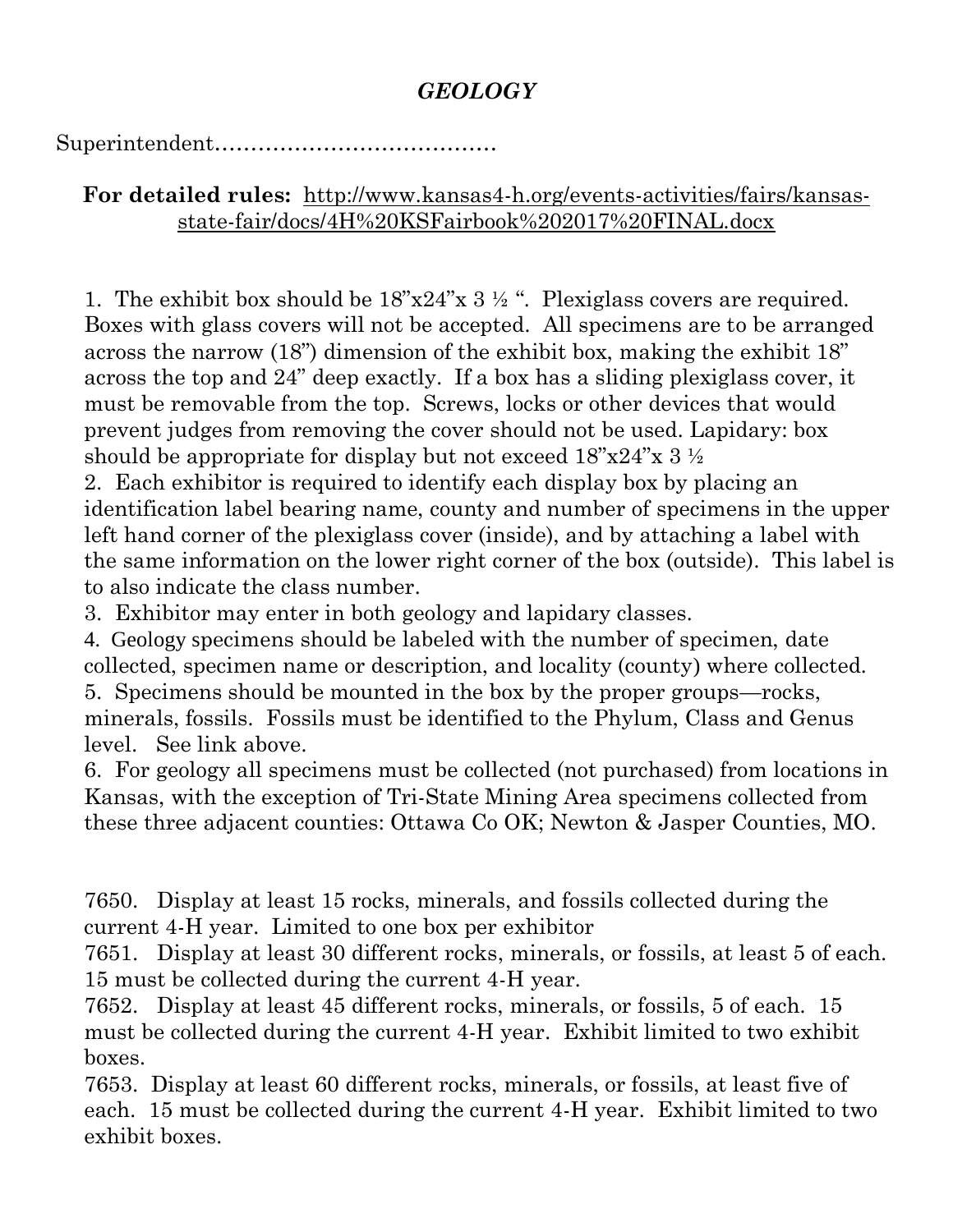7654. Geology exhibit relating to everyday living; or to a mineral test, a rock formation, geological history, species of a fossil, forms of one mineral, a variation of one kind or rock, archaeological artifacts, or Indian artifacts. Exhibit limited to 4 feet of table space.

7655. Mineralogy. Display a minimum of 15 minerals specimens collected in Kansas, at least 5 of which have been collected during the current 4-H year. 7656. Lapidary. See link above

 $~\sim$   $~\sim$   $~\sim$   $~\sim$   $~\sim$   $~\sim$   $~\sim$   $~\sim$   $~\sim$   $~\sim$   $~\sim$   $~\sim$   $~\sim$   $~\sim$   $~\sim$   $~\sim$   $~\sim$   $~\sim$   $~\sim$   $~\sim$   $~\sim$   $~\sim$   $~\sim$   $~\sim$   $~\sim$   $~\sim$   $~\sim$   $~\sim$   $~\sim$   $~\sim$   $~\sim$   $~\sim$   $~\sim$   $~\sim$   $~\sim$   $~\sim$   $~\sim$ 

#### *HOME ENVIRONMENT*

Superintendent………………………………………………………………………..

#### **RULES**

1. Article may have been used, but if so, shall be carefully laundered or cleaned before being exhibited.

2. Only articles to be judged may be included in the exhibit.

3. Single Exhibit Division- 3 entries allowed in each class. Group Exhibit Division - 1 entry allowed.

4. Prizes: Blue-\$10.00; Red-\$8.00; White-\$6.00.

7670. Single Exhibit

7672. Group exhibit

# *HORTICULTURE*

Superintendent……………….………………….………………..…………TJ Trout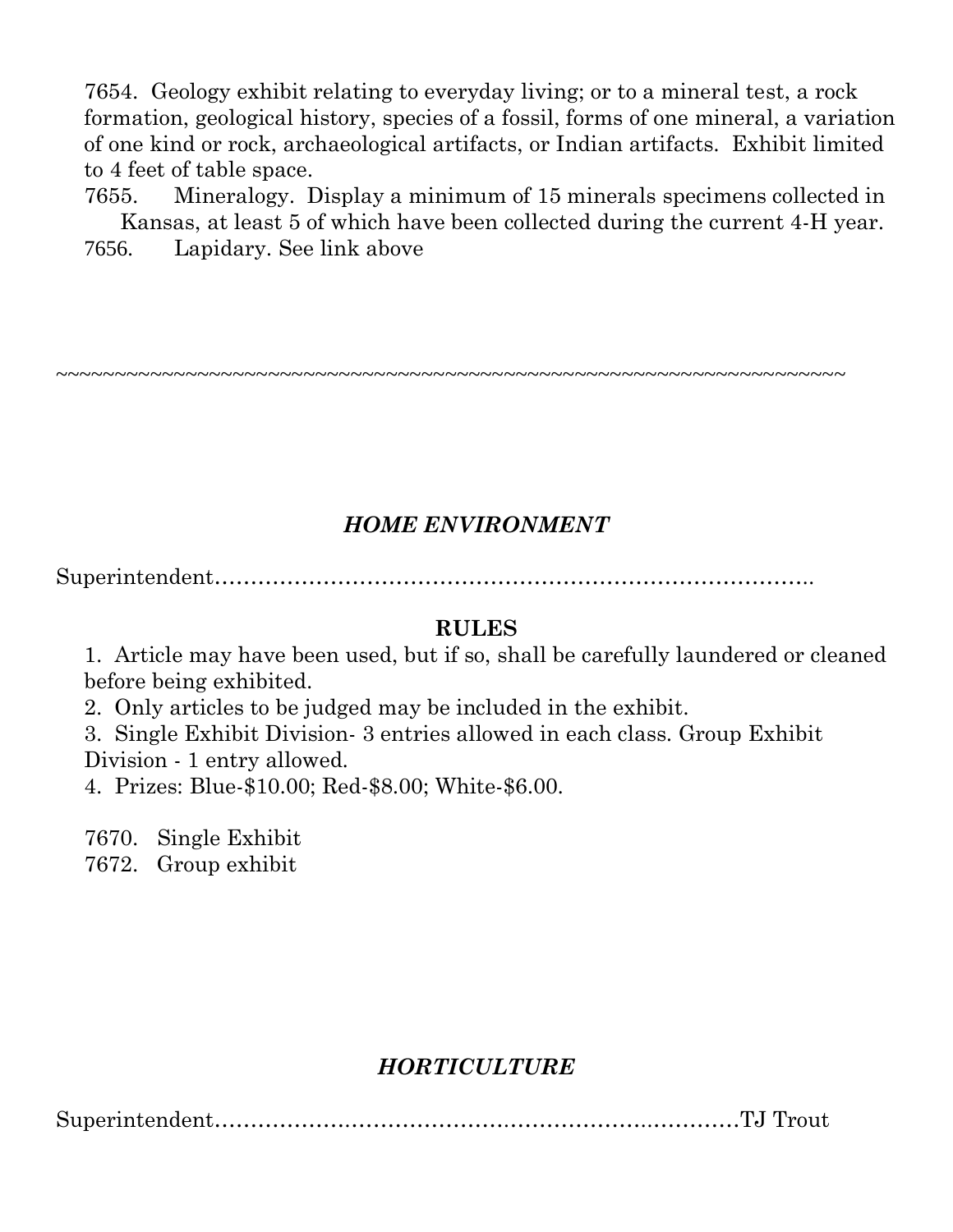#### **RULES**

- 1. Exhibit only number specified
- 2. Exhibits must be been grown by exhibitor.
- 3. Exhibitor must be enrolled in Horticulture.

4. Garden exhibits will be judged on their freshness and values as a table product at the time of judging. Mature, wilted or over ripe vegetables will be penalized.

7700. Garden Flower, single stem annual 7701. Garden Flower, single stem perennial

7702. Flower arrangement 7703. House plants 7704. Terrarium 7705. Other

# **LARGE VEGETABLES**

(exhibit one each)

- 7720. Cabbage
- 7721. Cantaloupe (muskmelons)
- 7722. Honey Dew melon
- 7723. Watermelon
- 7724. Eggplant

# **MEDIUM VEGETABLES**

(exhibit 3 each)

- 7740. Tomatoes
- 7741. Cherry tomatoes
- 7742. Potatoes
- 7743. Onions
- 7744. Okra
- 7745. Rhubarb
- 7746. Table beets
- 7747. Carrots

# **SMALL VEGETABLES**

(exhibit 8 each) 7772. Radishes

7773. Other

# **GARDEN DISPLAY**

7748. Peppers 7749. Turnips 7750. Sweet Corn (1 inch square window in shucks) 7751. Cucumbers 7752. Parsnips 7753. Other

- 7725. Pumpkin
- 7726. Summer squash
- 7727. Winter squash
- 7728. Broccoli
- 7729. Other

- 
- 
- 
- 
- 
- 
- 

7770. Beans 7771. Peas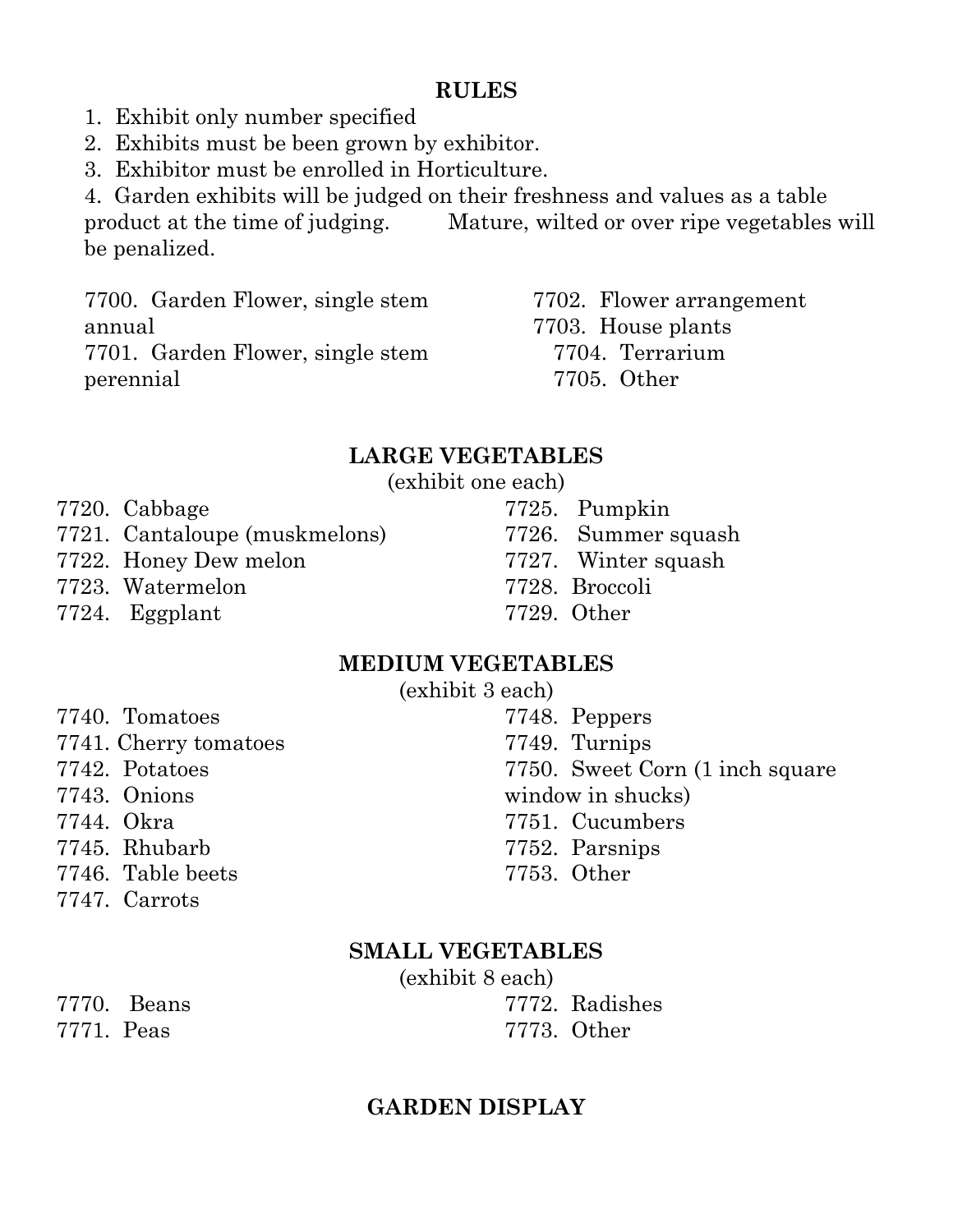7780. Garden Display --each exhibitor in this class will be limited to four square feet of space. Exhibit consists of five different fresh vegetables. Canned vegetables are not acceptable. Only one variety of a specific vegetable may be exhibited. The numbers of the five vegetables to be exhibited are as follows:

| Large Vegetables |
|------------------|
| One Each         |

Medium Vegetables Three Each

Watermelon Cucumbers Parsnips Pumpkin Beets Carrots vegetable Okra Cantaloupe

Squash Tomatoes Sweet Potatoes Eggplant Onions Irish Potatoes Cabbage Peppers or similar size

\*\*\*If small, fresh vegetables, such as green beans, are used as one of the five different vegetables, five is suggested for a good display.

> *PETS (Cat, Dog, Fish, Small Hand Pets)*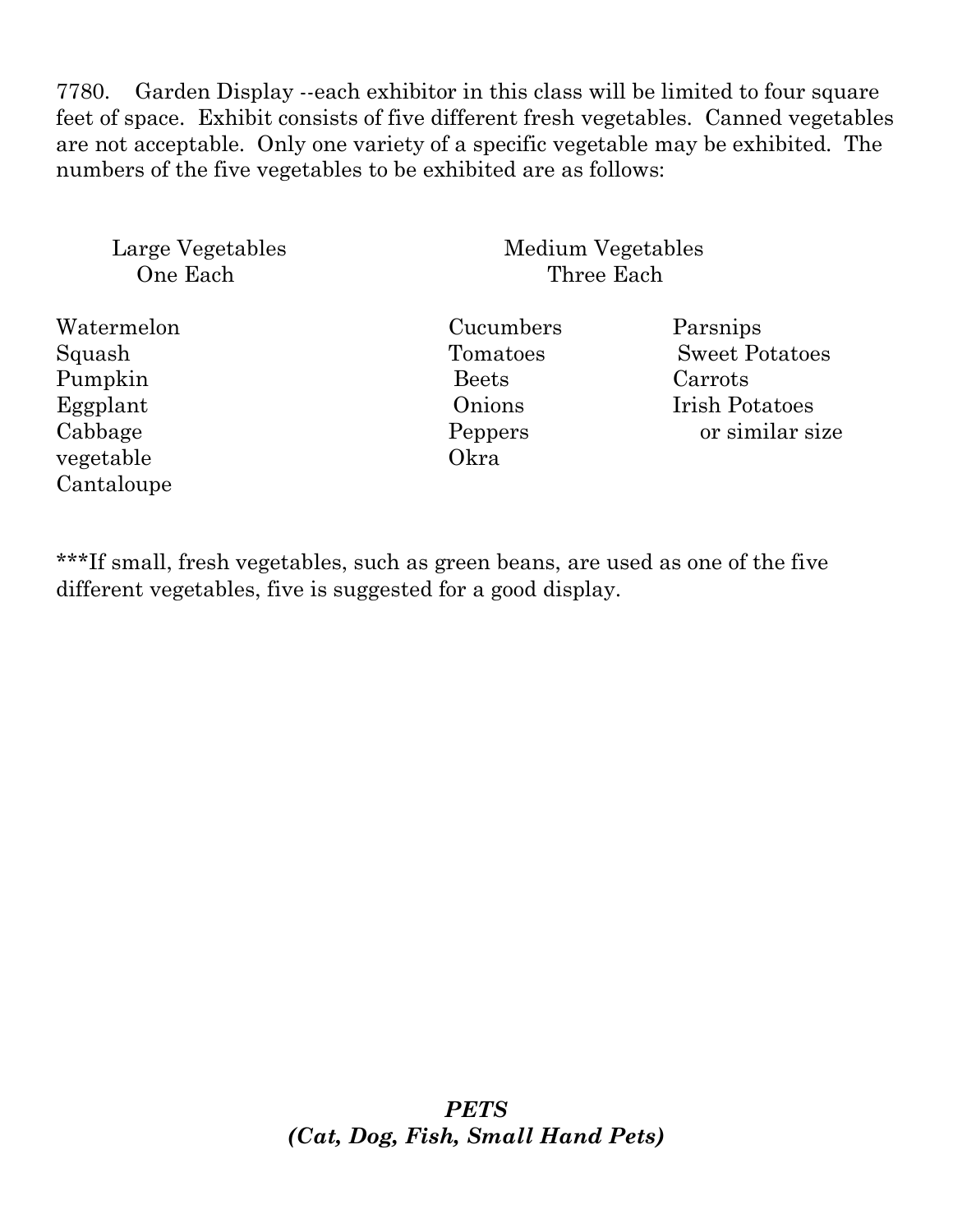#### **SUPERINTENDENTS**

Cat, Fish, Hand Pets……………………….….………………Stacy Rogers, DVM Dog…………………………………………….…………..……Eilene Minnix, DVM

#### **CAT RULES**

- 1. Any 4-H member enrolled in the cat project may enter. Limit two entries per class.
- 2. All cats must be on a leash.
- 3. Rabies and distemper shots are mandatory for cats before showtime. Bring proof of vaccination.

7900. Cat

7902. Decorated Crates

7901. Kittens (under 6 months)

#### **FISH RULES**

1. Any 4-H member in Aquariums may enter.

7950. Aquarium 7951. Decorated Fish Bowl

#### **SMALL HAND PETS RULES**

1. Any 4-H member enrolled in Small Hand Pets may enter.

| 7960. Gerbils  | 7962. Guinea Pigs  | 7964. Ferrets |
|----------------|--------------------|---------------|
| 7961. Hampster | 7963. Exotic Class | 7965. Other   |

#### **DOG RULES**

1. 4-H members must be enrolled and actively involved in the Scott County Dog project to compete in the 4-H classes. Members should take care of and train their own dog.

a. If a member is unable to own their own dog, they may borrow a dog and train it. Care of the dog must be managed by the 4-H member 75% of the time. Care consists of feeding, grooming, vaccinations, training, exercising, and kennel management.

b. If a dog has previously been trained and/or shown by someone other than the 4-H member, the dog and 4-H member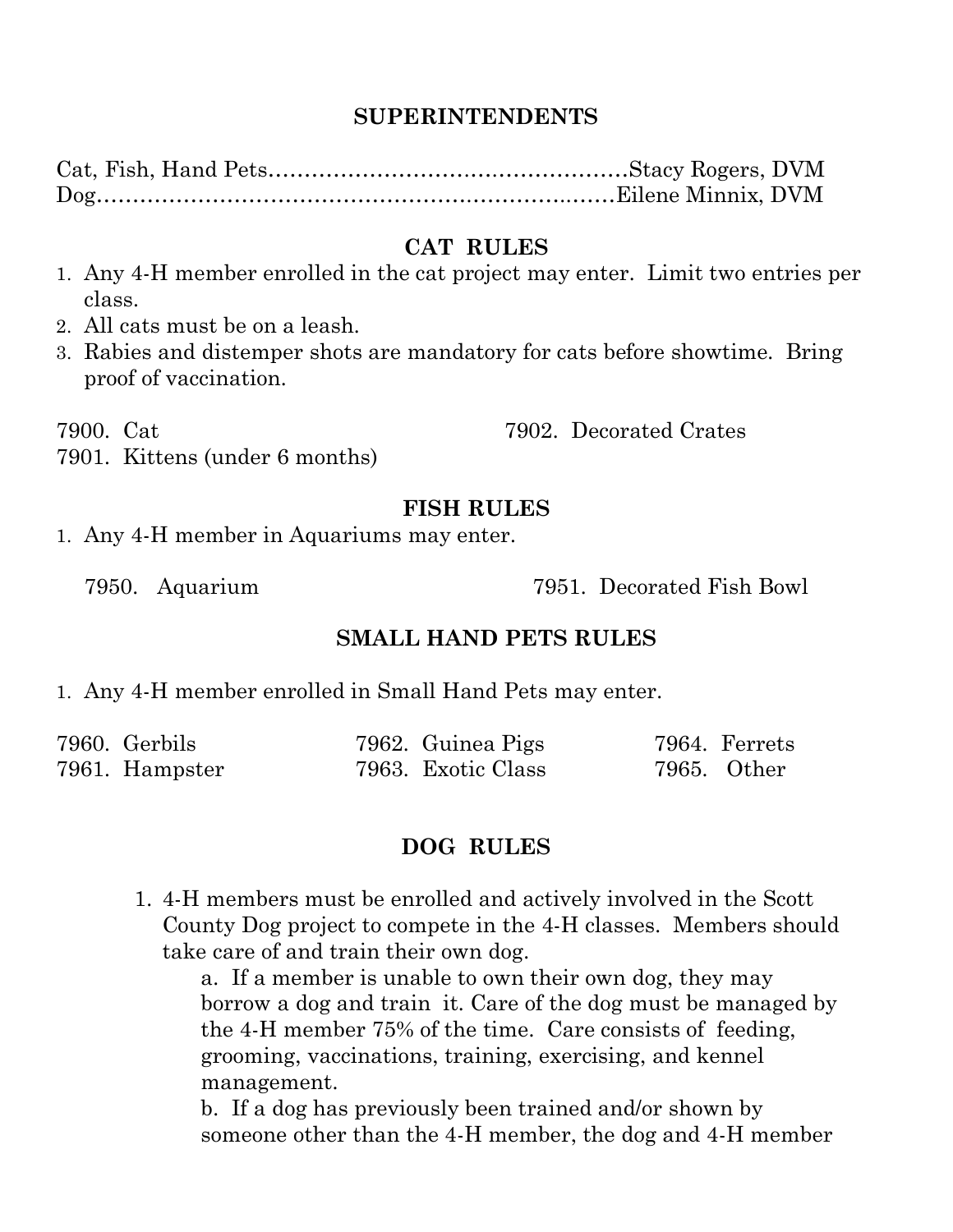must move up to the next level of obedience that has not been trained for or shown in by that particular dog. This rule would also apply to family members.

c. If any question arises as to whether a dog has been previously trained except by the current 4-H member, it will be addressed by the 4-H dog project leaders and will be decided by them as to what level would be most appropriate for the dog and 4-H member to fulfill their learning experience.

2. The age of the handler determines which 4-H Showmanship class he/she should be entered.

3. Each handler may enter one dog in showmanship. A handler may enter more than one dog in obedience provided that the dogs are entered in different obedience classes

4. Obedience classes and exercises are based on the Kansas 4-H Dog Show Rule Book.

5. The progress of the dog determines in which obedience class it should be entered. Entries may be made in a higher class, but can not regress past prior accomplishments.

6. A dog with an AKC obedience degree or similar obedience degree is disqualified from entering the class for which the degree was awarded if the certificate for the degree has been received.

7. Any breed or mixed breed of dog is eligible to compete. The dog must be owned or co-owned by the handler and his/her immediate family or cared for and trained by the 4-H member throughout the 4- H year.

8. To the knowledge of the handler, the dog must be free of communicable diseases. A rabies vaccination certificate, signed by a graduate, licensed, accredited veterinarian is required. Dogs should also have current vaccinations for distemper, leptospilosis, hepatitis, and parvovirus.

9. Dogs in season will not be allowed to show in either showmanship or obedience classes.

10. Absolutely NO abuse (hitting and/or kicking) will be allowed at training sessions, on show grounds or in the show ring. A pop on the muzzle will be allowed if a dog is showing aggression.

11. A dog that is overly aggressive or potentially dangerous to people or other dogs will be disqualified from the Dog Show.

12. A show lead is needed for showmanship. A choke chain or soft training collar and a six-foot lead of nylon or leather are required for obedience. A chain lead is not acceptable.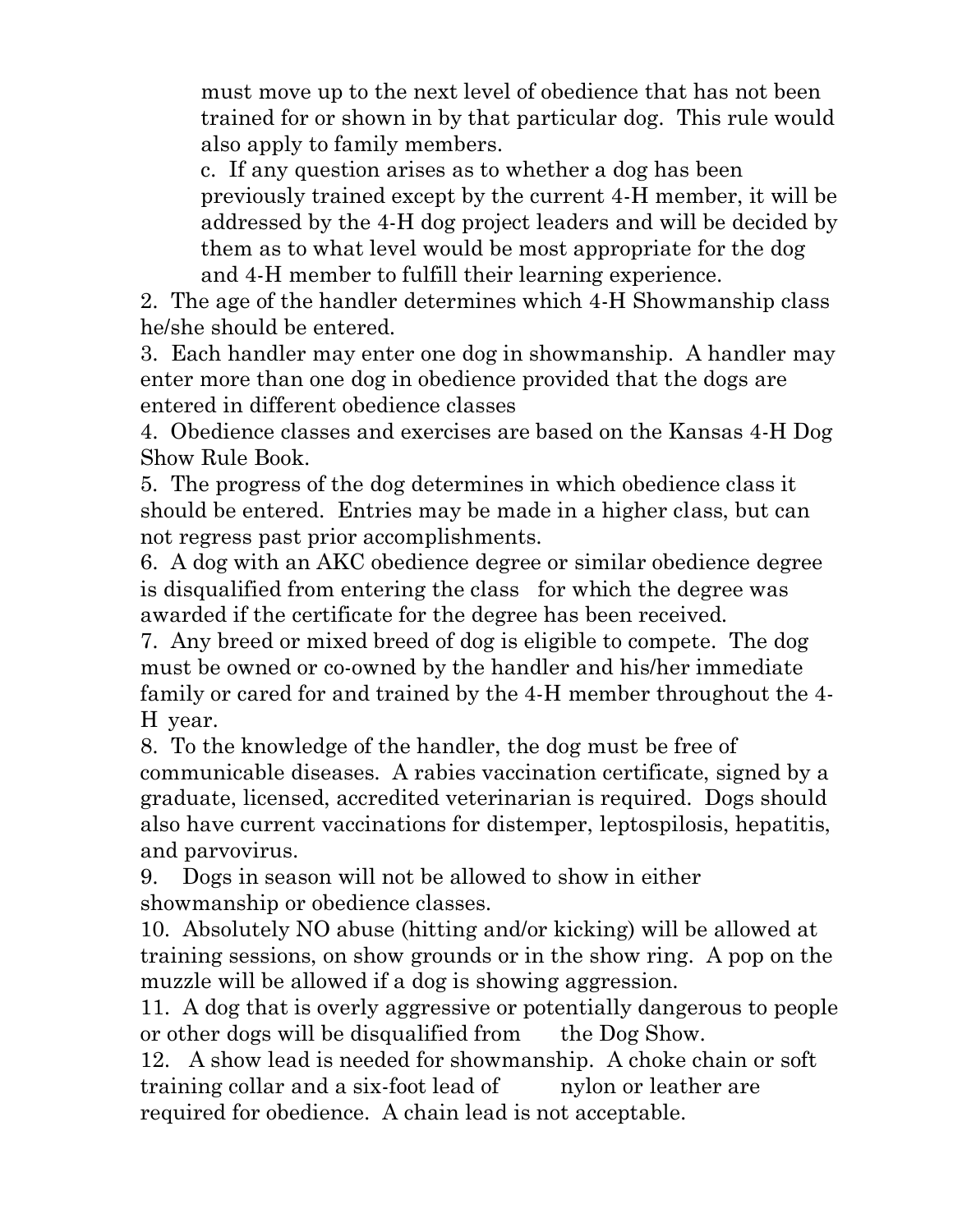13. Any dog fouling the ring will automatically receive a white ribbon.

14. Baiting used as a training aid is allowed outside of the actual show ring, but is not allowed in the show ring.

15. State Fair: check for requirements

16. Judges decision is final. Any disagreements shall be typed in formal letter and presented to one of the 4-H Dog Club Advisory Board Members.

17. Prizes: Blue-\$8.00, Red-\$6.00, White-\$4.00.

#### **SHOWMANSHIP**

Showmanship is a competition in which the 4-Hers are judged on their ability to handle a dog. The prime objective of the handler is to demonstrate his/her ability in showing the dog to its best advantage. The judging will emphasize:

7910. Showmanship

## **OBEDIENCE**

7920. Sub-novice A - First year dogs and first year handlers only. Dog on lead throughout competition.

7921. Sub-novice B - First year handlers with experienced dogs, firstyear dogs with experienced handlers, handlers and dogs that have not received a score of 140 in sub-novice obedience or have not been shown

in novice obedience.

7922. Sub-novice C – Handlers and/or dogs that have shown for more than 3 years and have not received a score of 140 under two different judges or have not been shown in novice obedience.

7923. Novice A - For exhibitors handling in Novice for the first time.

7924. Novice B - For handlers and dogs that have been shown in novice previously but have not received two qualifying scores.

7925. Graduate Novice - for exhibitors that have scored at least 170 points in Novice A or B

7926. Open A - For exhibitors and dogs that have qualified from Novice or Graduate Novice.

7927. Open B - For exhibitors and dogs that have qualified in Open A.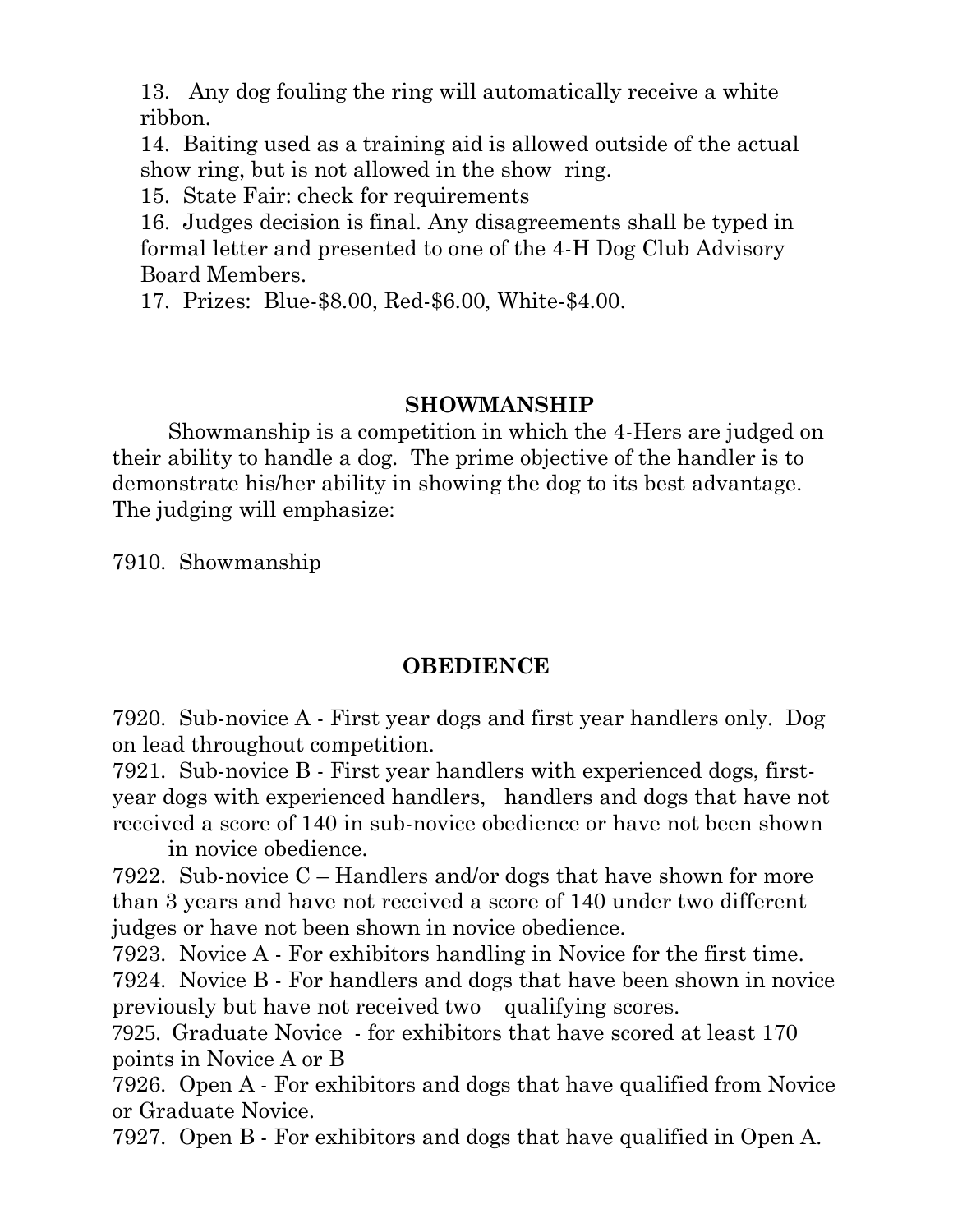7928. Utility A - For exhibitors and dogs that have qualified in Open A or B. 7929. Utility B - For exhibitors and dogs that have qualified in Utility A.

7930. Agility Course

# *PHOTOGRAPHY*

*~~~~~~~~~~~~~~~~~~~~~~~~~~~~~~~~~~~~~~~~~~~~~~~~~~~~~~~*

Superintendent…………………… Stephanie Shapland, Jim Talbert, Gina Ramsey & Kristin Jessup

# **RULES**

1. Black and white and color photographs may be exhibited in all units & classes. For black and white photos add a "B" to the end of the number.

2. Each exhibitor will be limited to TWO entries in each color class, TWO entries in each B&W class.

**3.** Staple left hand portion of the exhibitor's card to the bottom right hand corner of the mounting board. DO NOT COVER PHOTO WITH CARD.

4. All photos must be between 5"-6" long side and 3"-4" short side of print.

Photos are to be mounted across the 8" dimension of an 8"x10" white studio mount. Photos must be mounted with the top edge of the print  $1 \frac{1}{2}$ " below the top of the mount. The sides of the print must be equal distance from the two sides of the mount. A permanent mount should be made using photographic dry mounting tissue or an adhesive spray.

**5.** No lettering is permitted on the front of the mount or on the photo. No underlay or borders are to be used.

6. Photographs exhibited must be the result of the current year's project work by the 4-H member.

7. Photo Definitions: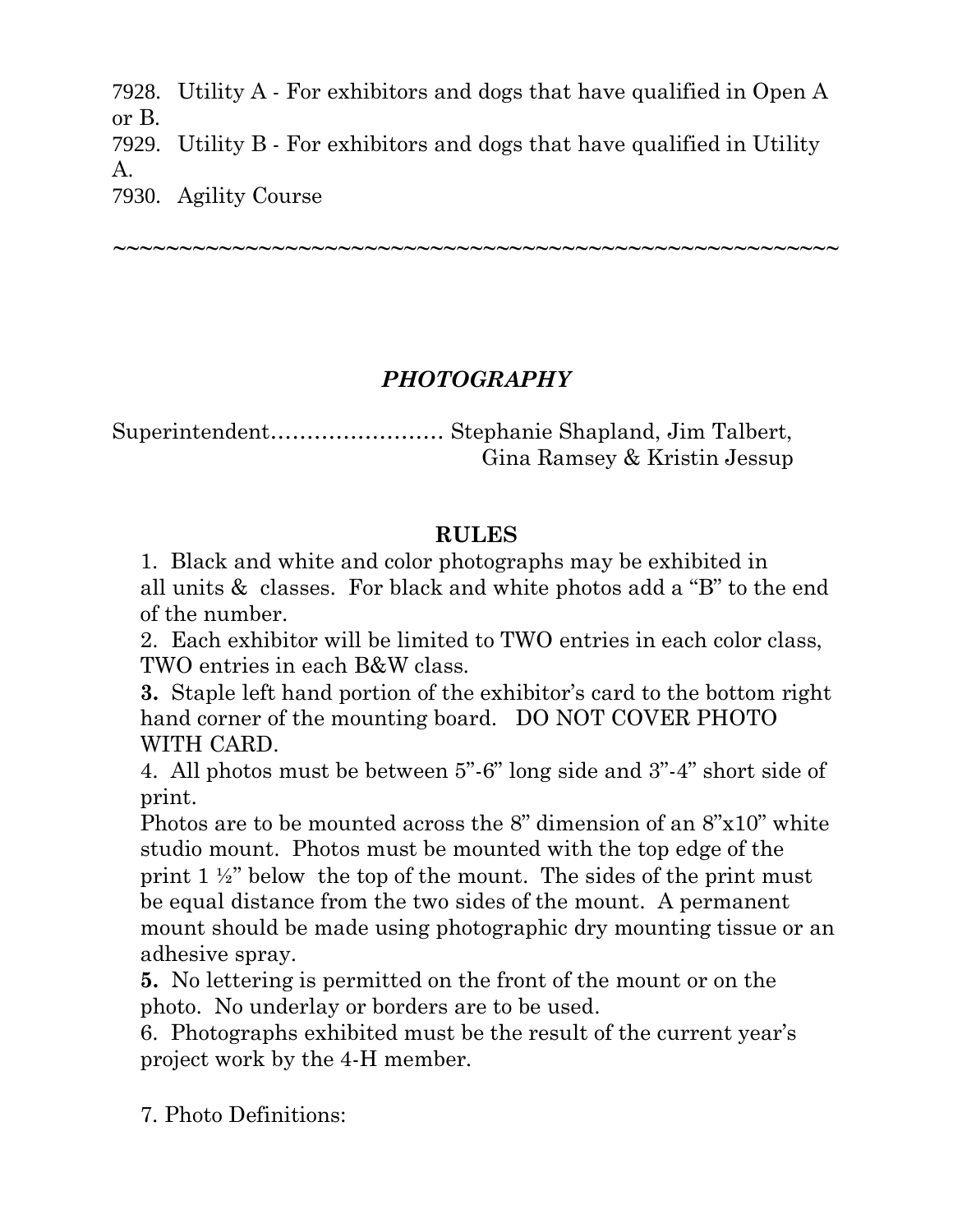- a. Sky Scapes: pictures showing more than 2/3 of a sky. Examples: sunrise, sunset, clouds.
- b. Action: needs to show movement.
- c. Special Effects: something manipulated using filters, lenses, special lighting or special settings available in your camera or your computer; must be written on the back what was done in camera to make effect adjustment, check with superintendent if unsure.
- d.Photo journalism– a photo that tells a story or is of local interest. Ex: sporting events, annual community events, newsworthy events.
- e.Still life: inanimate object, arranged or found in nature, used as the subject of the photo.

Misc: photos that do not fit in other categories (not your extras); must be approved by superintendent.

8. A photograph may only be entered once. Entering the same photograph as a color, B&W, Digital and or Computer Enhanced or or in the portfolio class is NOT allowed.

9. Special Awards for Composition: Rule of Thirds; Lighting; Natural Framing; Overall Ag Award; Depth of Field, & Leading Lines

10. BEST OF SHOW AWARD: Awarded to the 4-H photographer with the highest point average for this year's fair, minimum of 10 photos.

- 8000. Action
- 8001. Agriculture
- 8002. Animals
- 8003. Birds
- 8004. Buildings/Architecture
- 8005. Close up
- 8006. Flowers
- 8007. Holiday/Seasonal
- 8008. Insects
- 8009. Landmarks
	- & Monuments
- 8010. Landscape
- 8011. Patriotic
- 8012. Patterns
- 8013. People
- 8014. Photo Journalism
- 8015. Reflections
- 8016. Sky Scape
- 8017. Special Effect
- 8018. Still Life

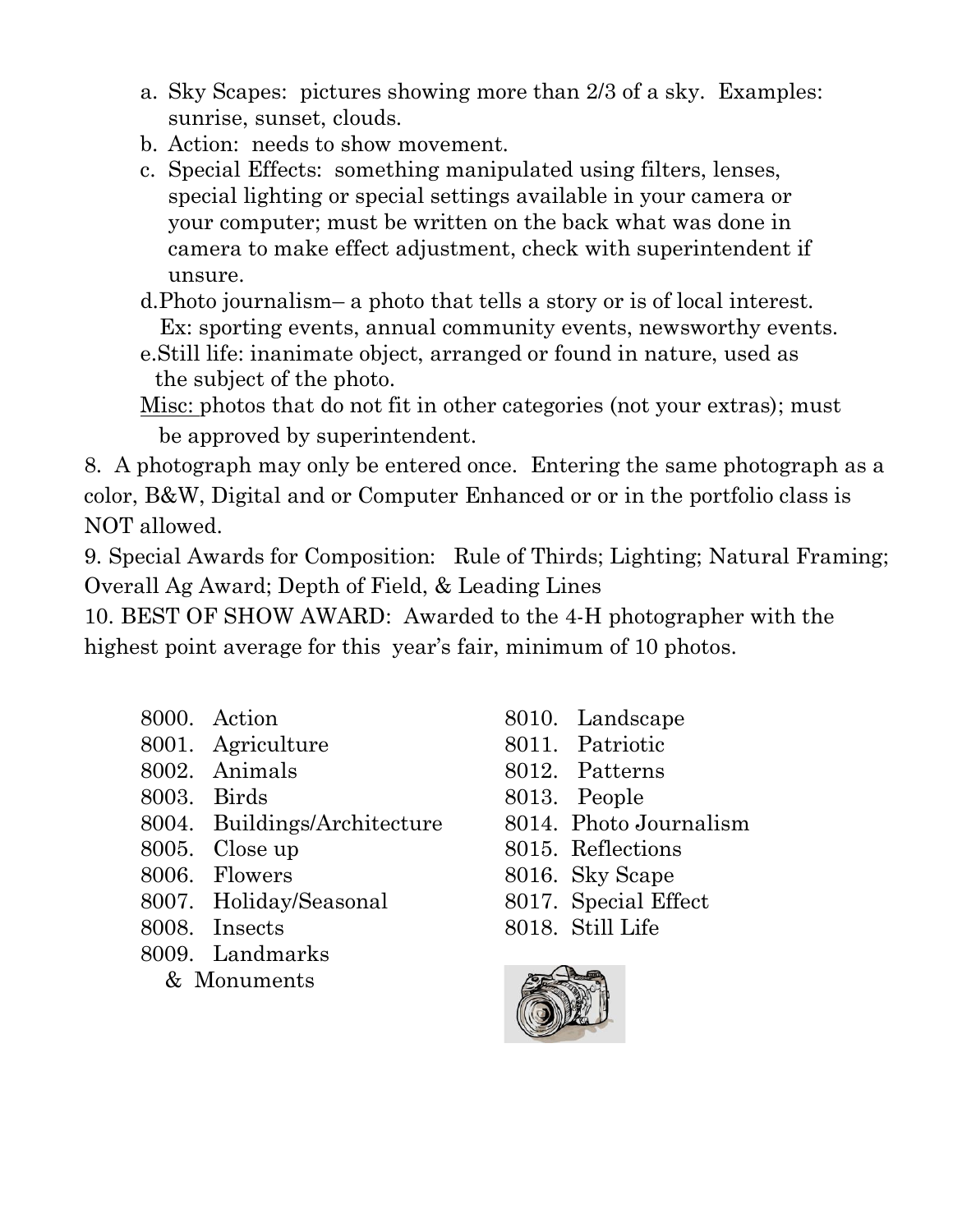# *POSTERS, MINI BOOTHS, & NOTEBOOKS*

Superintendent………………………………………………………………………….

This department is designed as an educational display for miscellaneous projects where no other exhibit is practical.

8500. Poster 8501. Mini Booth/Tri Board 8502. Notebook

# *SHOOTING SPORTS*

**~~~~~~~~~~~~~~~~~~~~~~~~~~~~~~~~~~~~~~~~~~~~~~~~~~~~~~~~~~~~**

County Coordinator….….……………………Taulee Grothusen & Amy Ricker

#### **RULES**

- 1. 4-Her must be enrolled in the Shooting Sports project to compete.
- 2. Premiums for shoots:

 1st 2nd 3rd 4th 5th 6th 7th 8th 9th 10th & up \$3.00 \$2.50 \$2.50 \$2.00 \$2.00 \$1.50 \$1.50 \$1.50 \$1.00 \$1.00 8700. Pistol 8701. Shotgun 8702. Archery

8703. BB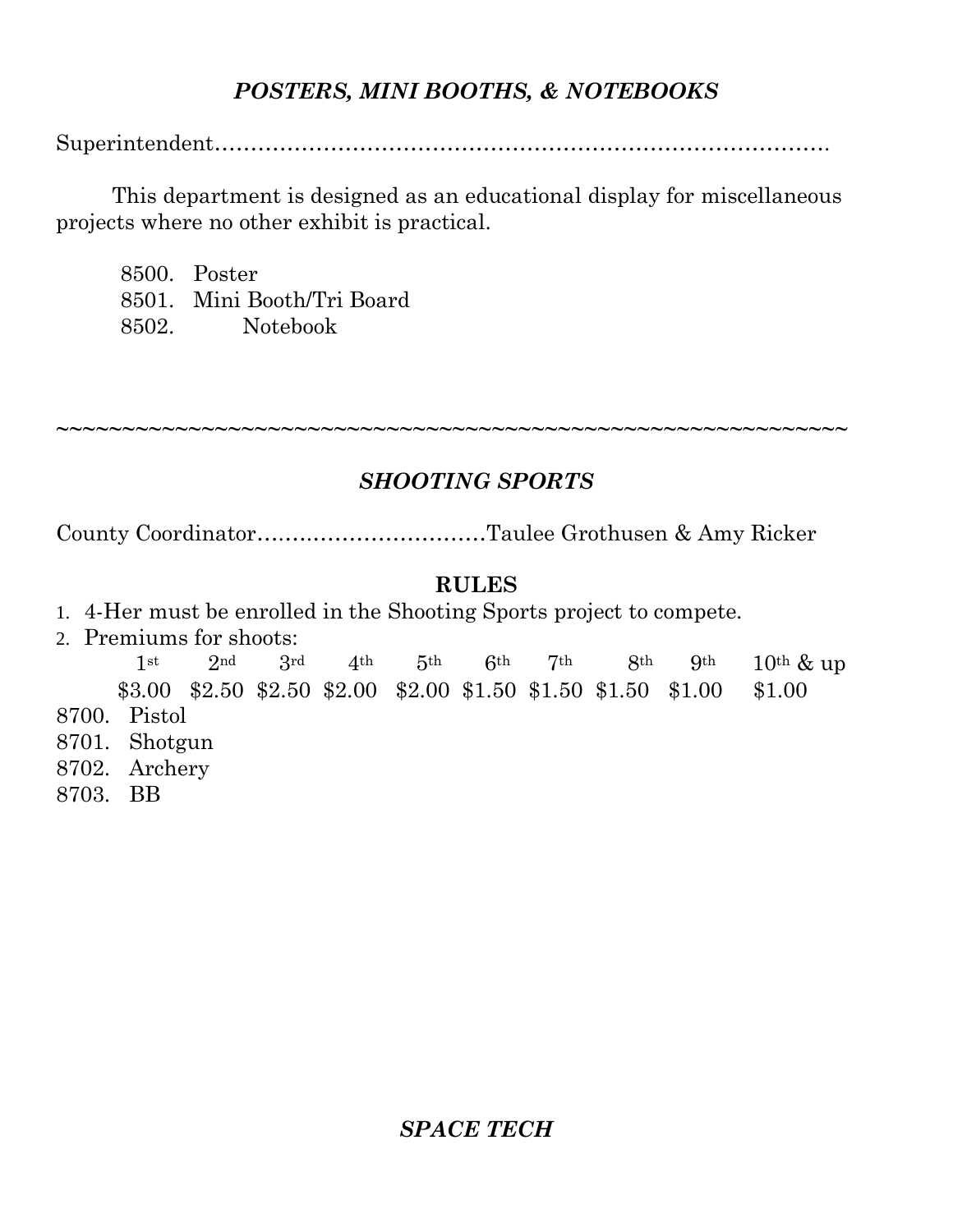# RULES

- 1. 4-Her must be enrolled in Space Tech to exhibit.
- 2. 4-H members must construct their own project.
- 3. Exhibitors will be permitted to enter two (2) entries in each category.
- 4. If you qualify and plan to take your Space Tech exhibit to the State Fair, make sure your exhibit fits into the State Fair guidelines.
- 5. Details rules available in the Extension Office.

Astronomy

- 9010. Telescope made from kit
- 9011. Telescope made from original design

Computers

- 9012. Computer program
- 9013. Computer presentation
- 9014. Single Computer System
- 9015. Networked System
- 9016. Chip System

Robotics

- 9017. Robot made from kit
- 9018. Robot made from original design
- 9019. Programable robot from kit
- 9020. Robot operated by remote control
- 9021. Junk Drawer Robotics
- 9022. Team Robotics

Rocketry

- 9023. Rocket from kit unflown
- 9024. Rocket from kit flown
- 9025. Rocket from original design (must be flown)
- 9026. Team Rocket (must be flown)

UAS

- 9027. UAS Original Design
- 9028. UAS Kit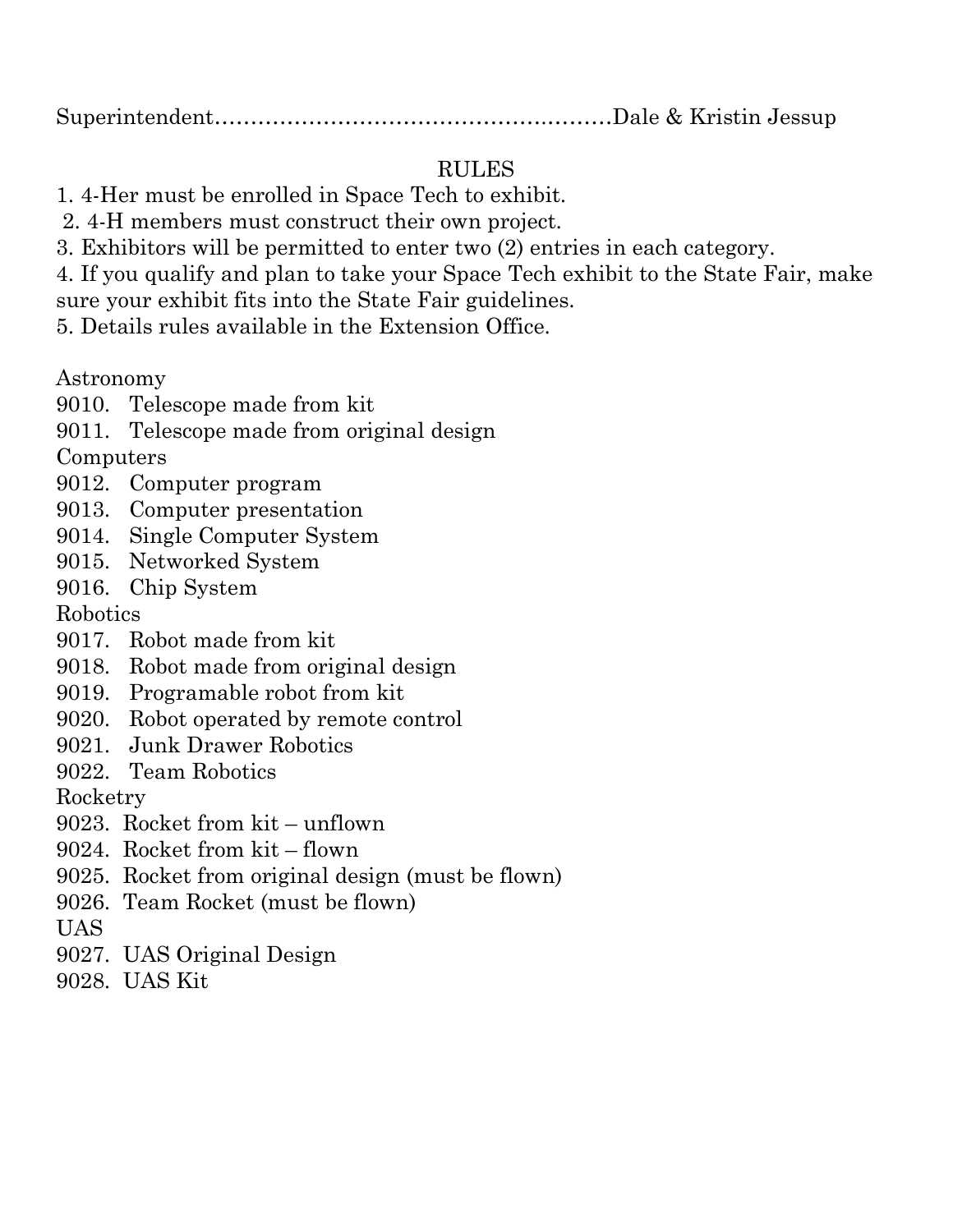# *STEM ARCHITECTURAL BLOCK CONSTRUCTION*

Superintendent……………………………………….………

# RULES

1.4-Her must be enrolled in Stem Architectural Block Construction (Legos).

2. 4-H members must construct their own project.

3. Exhibitors will be permitted to enter two (2) entries in each category.

4. Total exhibit dimensions may not exceed 2 feet high, by 2 feet wide, by 2 feet deep. Exhibit must be placed in a sturdy see through enclosure with a top, bottom and 4 sides. A clear tub turned upside down with the exhibit placed on the lid would be acceptable enclosure.

4. If you qualify and plan to take your exhibit to the State Fair, make sure your exhibit fits into the State Fair guidelines.

5. Please request the detailed rules for this project from the Extension Office.

- 9050. Level 1 (1-3 years building experience)
- 9051. Level 2 (4-6 years building experience)
- 9052. Level 3 (7-9 years building experience)
- 9053. Level 4 (10 or more years building experience)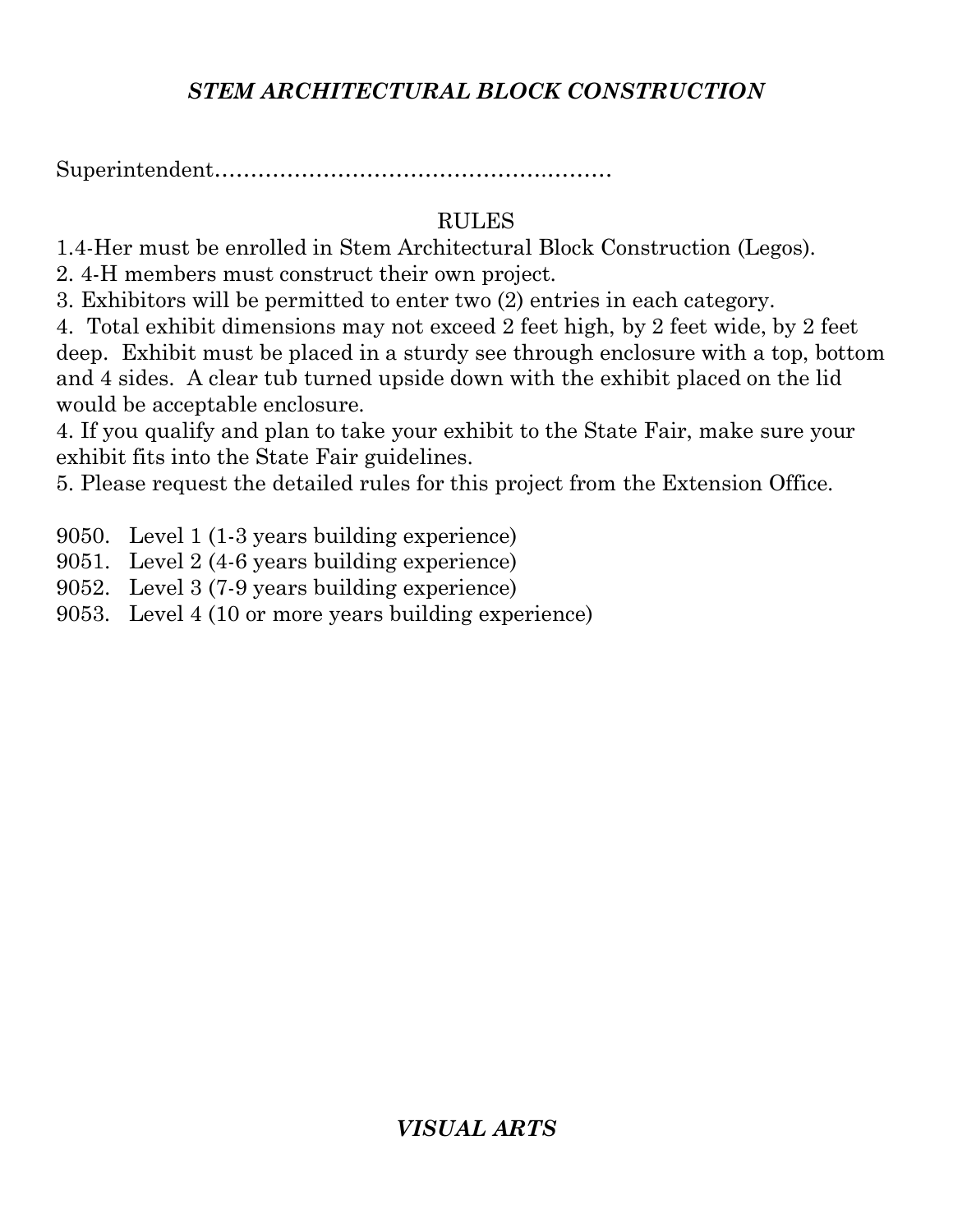# **RULES**

**1.** A 4-Her must be enrolled in the Visual Arts project category to exhibit. 2. Arts and Crafts exhibits are not judged at the State Fair. Each county is allowed to take displays, the number depending on the county enrollment. If you qualify, you will be notified by the Extension Office.

3. This category is limited to a total of 20 entries.

- 6700. Wall hanging
- 6701. Woodcrafts
- 6702. Decoupage
- 6703. Bead Work/Jewelry
- 6704. Glass (stained glass, glass

etching)

- 6705. Metal work
- 6706. Sculpture

6707. Sketching, drawing and

painting

- 6708. Carving
- 6709. Clay Pots
- 6710. Article from throw aways
- 6711. Leathercraft
- 6712. Ceramics
- 6713. Miscellaneous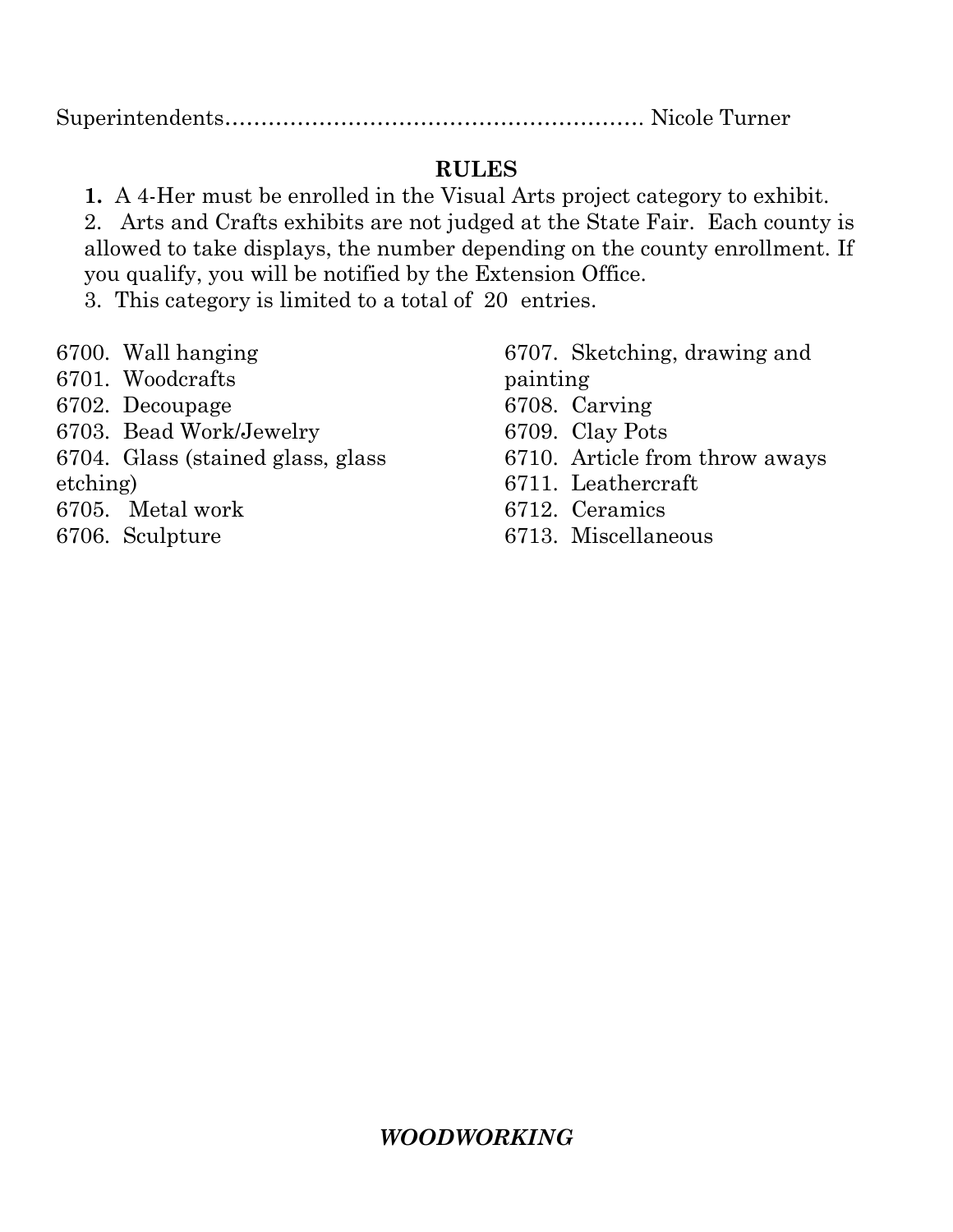Superintendent………………………………………………………….…………….

#### **RULES**

1. Each exhibitor may enter three articles. All articles may be in the same class. Designate on entry if article is original or a kit construction. THE PLAN FROM WHICH IT WAS CONSTRUCTED MUST BE WITH THE ARTICLE EXHIBITED. Plan must be complete and accurate, either by scale drawing or fully dimensioned to the extent that a duplicate article could be built using the plan as a guide.

2. In judging woodwork articles, consideration will be given to:

Usefulness Choice of Wood Design Suitability & Quality of Finish Workmanship

9100. Woodwork article for farm or shop use 9101. Lawn Furniture 9102. Household Furniture 9103. Other woodwork articles not included in above classes (ex: bird houses, bird feeders, household equipment such as knife racks, bread boards, door stops, etc.) 9104. Piece of repaired and refinished furniture with brief explanation of work completion attached to exhibit. (This class is open to those who have met the requirements of either woodworking or home environment projects.)

**~~~~~~~~~~~~~~~~~~~~~~~~~~~~~~~~~~~~~~~~~~~~~~~~~~~~~~~~~~~**

## **"NOT RESPONSIBLE FOR ACCIDENTS"**